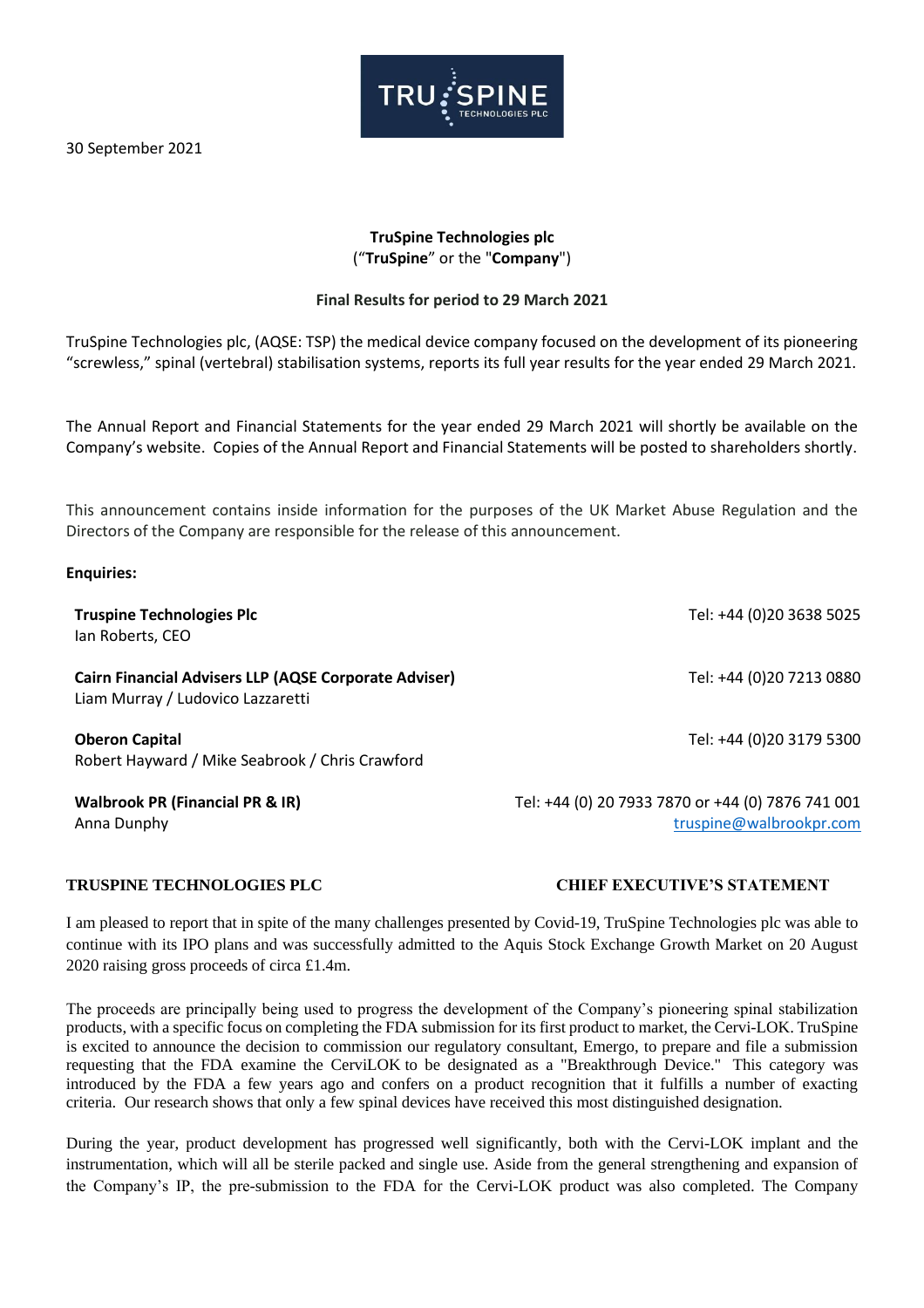subsequently received written feedback confirming the pathway for additional testing and validation of the product ahead of making the full 510(k) FDA submission for clearance.

As disclosed in the Company's Admission Document, the Company acquired the patents relating to its Technologies from Professor Frank Boehm, (the inventor of the Technologies) pursuant to the IP Sale Agreement. The Company protects the intellectual property in its Technologies and any future application thereof by submitting patent applications in each country in which it intends to operate. This is an active and ongoing process with new applications being filed to cover revised design, usage and application of the Technologies.

The Global Spinal Devices Market is currently estimated to be worth USD\$10.2 billion and is expected to grow at a compound annual growth rate of 3.1 per cent. to 2026. North America is the single largest and most mature market accounting for around 55 per cent. of the total global revenues. The largest single sector of the global spinal device market is the spinal stabilisation sector, which is currently estimated to be worth USD\$7.1 billion. This sector is estimated to grow at a compound annual growth rate of approximately 3 per cent. per annum, with the minimally invasive spine surgery component of the spinal stabilisation sector estimated to grow at a rate of approximately 6.9 per cent. This is specifically the market sector in which the Company's Products will be positioned. The Company has a phased product development strategy and is planning, subject to regulatory clearance, to commence initial product marketing of Cervi-LOK in the USA. The overall aim is to establish the Company's Products as the "go-to solutions" for the spinal stabilisation and fusion market. In addition to the three flagship Products, the Company also has a pipeline of additional and complementary IP and product offerings at an early stage of development.

The Company continues to be in a pre-revenue development phase and remains loss making at this stage of its development. The loss before taxation for the year was £651k (2020: £344k) after administrative expenses of £645k (2020: £341k). The R&D tax credit was £107k (2020: £162k) bringing the loss after tax to £544k (2020: £182k). Development spend for the year was £426k (2020: £225k).

Consolidated net assets at 29 March 2021 amounted to £2.746 million (2020: £1.694 million) including cash and cash equivalents of £543.5k (2020: £135k).

A number of changes to the Management have occurred during the year as TruSpine realigned and strengthened its leadership team for the IPO and next phase of its growth. This included the appointment of an additional non-executive director Nikunj Patel and Anthony Swoboda as Vice President of Sales and Marketing for North America both in June 2021.

On behalf of the Board, I would also like to thank all shareholders for their support, and TruSpine's staff and commercial partners for their hard work during the year.

We are a lean and progressive company with a suite of products and IP that have the potential to provide a potential quantum shift in patient treatment within the Spinal Fixation market, and with our IPO now recently completed we are very well positioned in terms of funding and corporate profile. The board therefore looks to the future with confidence.

**Ian Roberts** Chief Executive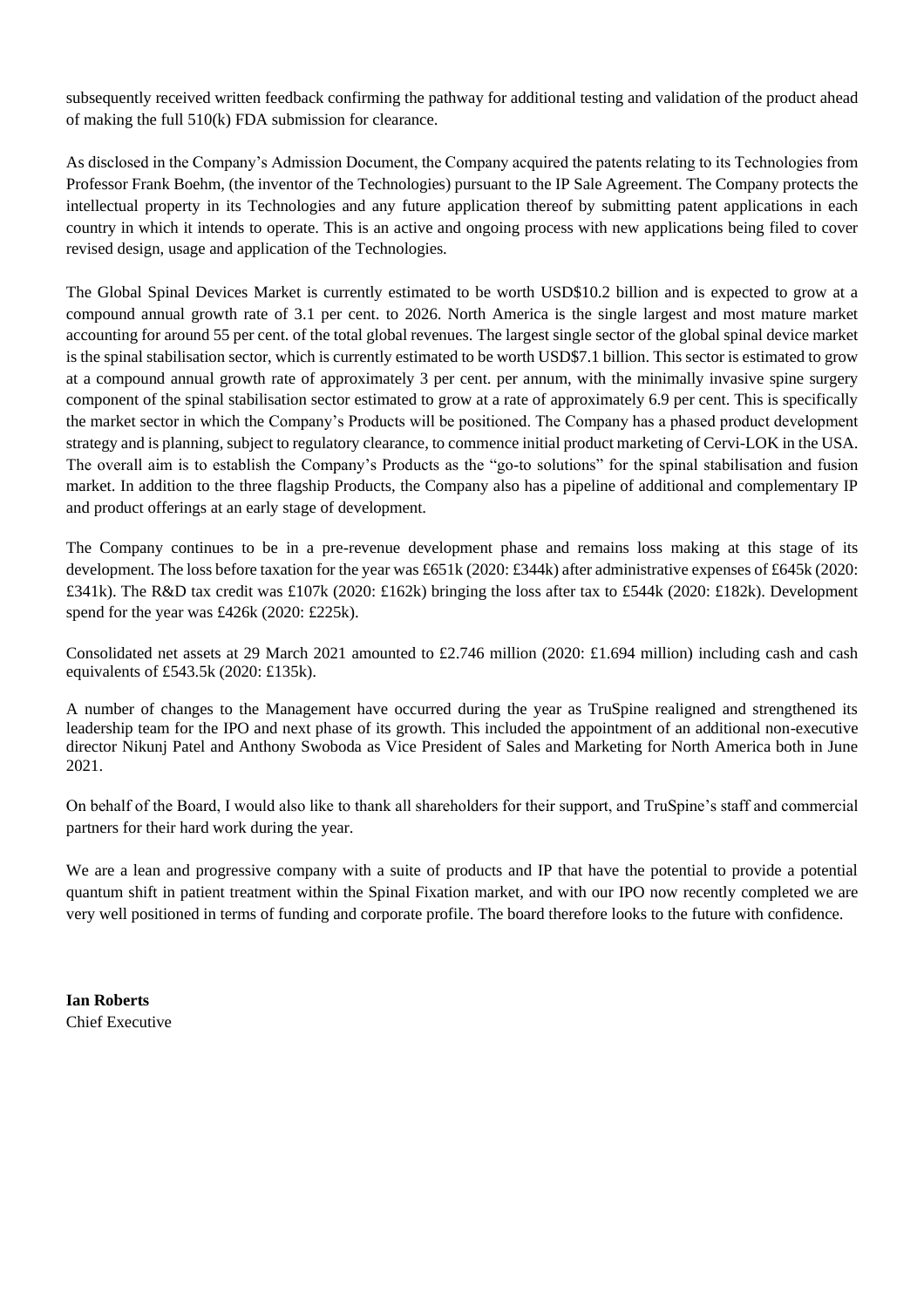## **TRUSPINE TECHNOLOGIES PLC STRATEGIC REPORT**

The Directors present their Strategic Report on the Group for the year ended 29 March 2021.

#### **Review of the business and future developments**

TruSpine Technologies Plc was incorporated on 8 December 2014. On 7 May 2020, a resolution was passed approving a reduction of capital whereby the share premium account of the Company was cancelled by an amount of £2,250,000. The Company re-registered as a public limited company on 28 May 2020. On 20 August 2020 the Company was admitted to the Acquis Stock Exchange Growth Market with the issue of 3,700,442 new ordinary shares at the IPO raising gross proceeds of circa £1.4m. In March 2021 the Company raised a further £620,500 through the subscription of 6,205,000 new ordinary shares.

The Company is developing disruptive technologies for use in the spinal stabilisation market, commencing with the following three devices:

- Cervi-LOK for the cervical and upper thoracic spine
- Faci-LOK for the lumbar and lower thoracic spine, and
- GRASP Laminoplasty a treatment for decompression of the spinal cord.

These devices represent a potentially significant development in spinal fixation, by providing stabilisation while not altering the bony spinal anatomy of patients through the use of screws, staples or other devices which currently dominate the spinal market.

The Company is seeking to obtain regulatory clearance from the US Food and Drug Administration ("FDA") for its Cervi-LOK product in 2022. Once this has been achieved the Company will concentrate on further development work on its other two products and will subsequently seek clearance for Faci-LOK and GRASP Laminoplasty.

The Company has made a Pre-Submission to the FDA for its Cervi-LOK product and has received written feedback which provides it with a pathway for testing and validation of the product ahead of making the full 510(k) FDA submission for clearance for Cervi-LOK, in-house and independently, and are currently developing all of our regulatory documentation and Quality Management Systems, ready to complete our submission to the FDA for a 510(k) Clearance.

Once a  $510(k)$  application has been submitted, the FDA's decision to provide clearance normally takes up to 90 days, following which the Company will be able to commence marketing and sales of Cervi-LOK in the US.

The Company acquired the Patents relating to its Technologies from Professor Frank Boehm, (the inventor of the Technologies) pursuant to the IP Sale Agreement. Details of the Patents are set out in paragraph 6 of Part I and details of the IP Sale Agreement are set out at paragraph 9.1 of Part IV in the Company's Admission Document. The Company protects the intellectual property in its Technologies and any future application thereof by submitting patent applications in each country in which it intends to operate. This is an active and ongoing process with new applications being filed to cover revised design, usage and application of the Technologies.

The Global Spinal Devices Market is currently estimated to be worth USD\$10.2 billion and is expected to grow at a compound annual growth rate of 3.1 per cent. to 2026. North America is the single largest and most mature market accounting for around 55 per cent. of the total global revenues.

It is important to note that the Products have not yet been used on live patients, as they are still subject to regulatory clearance and approvals by the relevant national medical regulators. The Products still require further independent testing, verification and validation. There is no guarantee that the Products will receive the relevant clearance or approvals, nor that they will work as effectively on live patients as anticipated.

#### **Group Strategy and Business Model**

Cervi-LOK and Faci-LOK are spine stabilisation devices used in the fusion of the cervical, thoracic and lumbar spine respectively. They differ from existing methods of vertebrae stabilisation as they are non-intrusive. Cervi-LOK and Faci-LOK clamp onto specific landmarks of the vertebrae bones rather than requiring fixation with screws.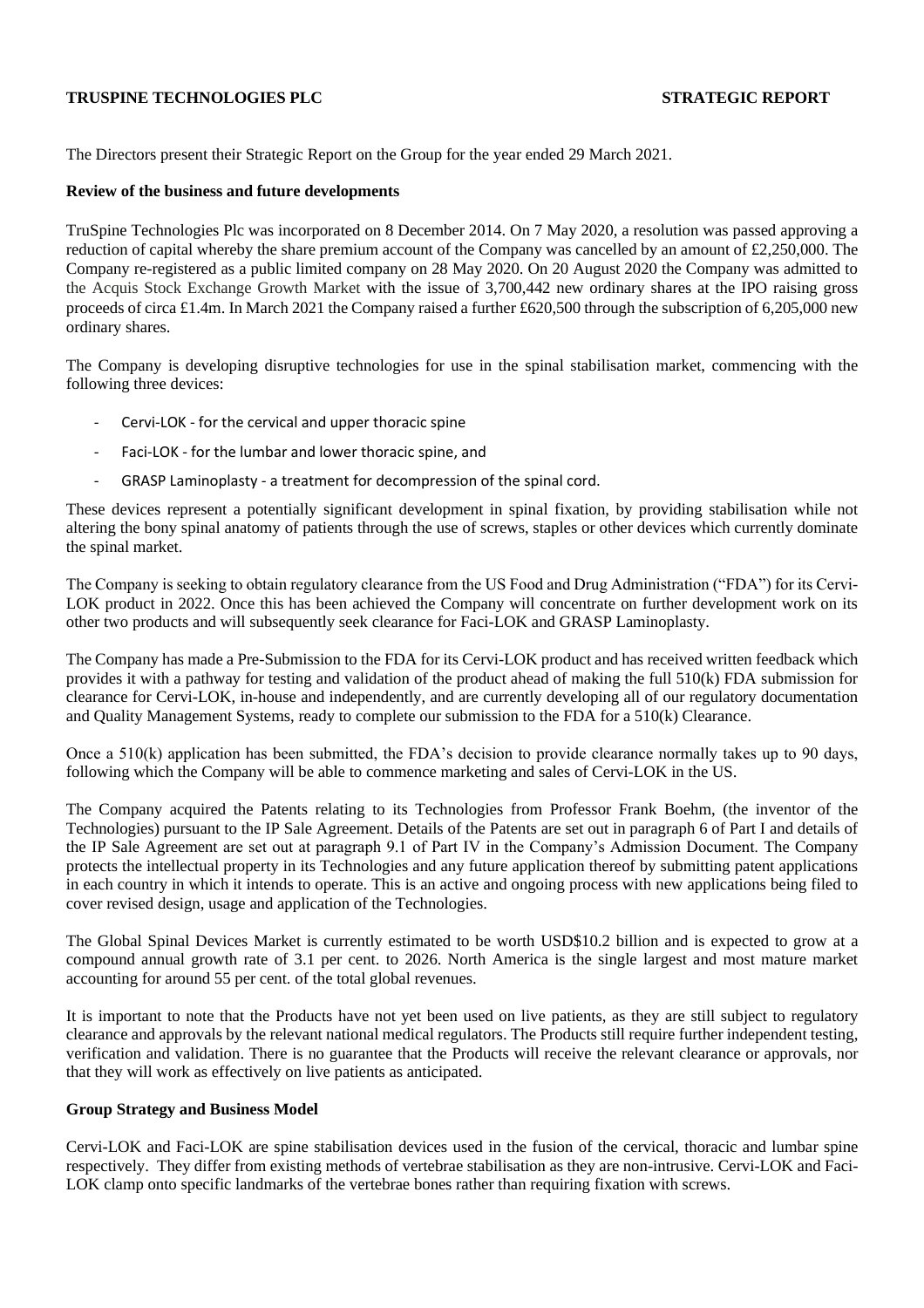The minimally invasive Products represent a potentially significant development in spinal fixation, fusion and laminoplasty techniques, providing stabilisation without altering the bony spinal anatomy by requiring screws, staples or other such attachments which dominate the current technologies and irreversibly alter the anatomy of the spine. The Company's philosophy is one of "preserving nature's design", and as such, the devices have been designed to be safe, fast and easy to implant, as well as being minimally intrusive.

The Directors believe the Company's Technologies will fill a gap in the market due to its relative health advantages (for example through not altering the patient's anatomy) as well as its overall lower cost per procedure (resulting from the reduced requirement for fluoroscopy, shorter surgery time and faster patient recovery time). The Company's Technologies cause minimal tissue disruption allowing the normal spine anatomy to remain intact and therefore aids the spinal stabilisation and fusion process.

The Company has a phased product development strategy and is planning, subject to regulatory clearance, to commence initial product marketing of Cervi-LOK in 2022. The overall aim is to establish the Company's Products as the "go-to solutions" for the spinal stabilisation and fusion market. In addition to the three flagship Products, the Company also has a pipeline of additional and complementary IP and product offerings at an early stage of development.

The Company has a number of key commercial partners to develop, design and manufacture its Products, and assist it through the regulatory process. Emergo Group ("Emergo"), a regulatory consultant in FDA clearance is retained by the Company to provide it with regulatory advice. Lincotek Medical LLC ("Lincotek") is retained by the Company to provide professional product development advisory, regulatory manufacturing and related services. University of Toledo will be performing our independent product testing, and Element Medical will be providing our comparative data.

Initially the Company is seeking to obtain clearance for use of its Products in the United States. For the Products to be lawfully marketed and sold in the United States, they are required to have "clearance" from the FDA. The Company will initially seek FDA clearance for its Cervi-LOK Product. The FDA is responsible for protecting the public health in the United States by (amongst other things) ensuring the safety, efficacy, and security of medical devices.

The Company's Products are classified as "Class II" Medical Devices under the FDA's device classification system and therefore require FDA 510(k) clearance, which does not require clinical studies prior to clearing the devices for marketing and sales. The FDA 510(k) clearance process compares a product to a "predicate device", measuring safety, function and strength. Under the notion of "substantially equivalent", if a device performs in testing at least as well as the accepted predicate device, FDA 510(k) clearance will be granted.

On 17 April 2020 our regulatory consultant Emergo, on behalf of the Company submitted a Pre-Submission to the FDA for Cervi-LOK. The Pre-Submission allows the final application to proceed in a more-timely fashion because it mitigates the scope for FDA inquiries that have the effect of restarting the FDA's 90-day period to comment on the device in question. The FDA provided the Company with written Pre-Submission feedback on its Cervi-LOK Pre-Submission in on 29 July 2020. The feedback was in line with the Directors' expectations and provides the Company with a clear pathway to obtain FDA clearance for Cervi-LOK.

Major company analysis in the spinal devices market currently identifies a high number of competitors, who are able to benefit from scale economies. However, these existing competitors' technologies still utilise invasive technologies like lateral mass and pedicle screws and therefore TruSpine should be well placed to compete within the spinal stabilisation market because, crucially, its Products do not alter the bony anatomy of patients.

As far as commercialisation strategy is concerned, the Company intends to acquire strategic input from a select group of surgical key opinion leaders ("KOLs") which will help refine the subtleties of the Products and the surgical approach to their implementation. They will also be involved in the necessary studies, white papers, poster presentations and podium appearances which the Directors believe will help to shape the future of the spine market and create better and safer treatment options. Following FDA clearance, a large proportion of the initial revenues will be derived from the surgical KOLs and Primary User Groups Sites. The Company has identified several Primary User Groups Sites, which will be groups of surgeons who are 'early adopters' of the Products, willing to implant them and to collect necessary data demonstrating their clinical relevance and supporting the Company's claims in relation to them.

# **Promotion of the Company for the benefit of the members as a whole**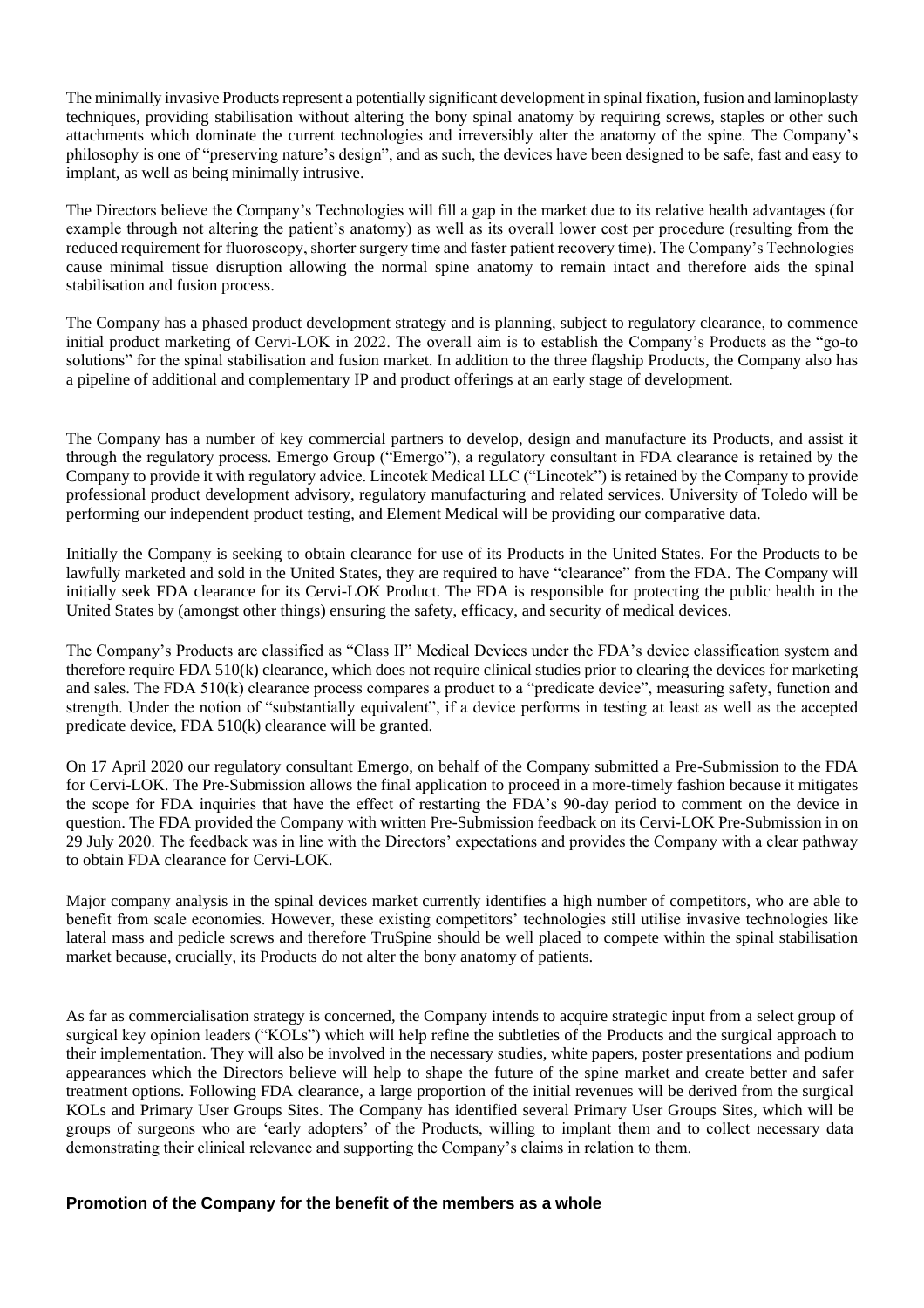The Director's believe they have acted in the way most likely to promote the success of the Company for the benefit of its members as a whole, as required by s172 of the Companies Act 2006 as detailed below.

The requirements of s172 are for the Directors to:

- Consider the likely consequences of any decision in the long term
- Act fairly between the members of the Company,
- Maintain a reputation for high standards of business conduct,
- Consider the interests of the Company's employees,
- Foster the Company's relationships with suppliers, customers and others, and
- Consider the impact of the Company's operations on the community and the environment.

Our Board of Directors remain aware of their responsibilities both within and outside of the Group. Within the limitations of a Group with so few employees we endeavour to follow these principles and examples of the application of the s172 are summarised and demonstrated below.

The Company operates as a medical device company developing specific innovative products which is inherently speculative in nature and at times may be dependent upon fund-raising for its continued operation. The nature of the business is well understood by the Company's members, employees and suppliers, and the Directors are transparent about the cash position and funding requirements.

The Company has invested considerable time in developing and fostering its relationships with its key suppliers.

As a medical device company in the spinal fusion market with operations based in the UK and USA, the Board takes seriously its ethical responsibilities to the communities and environment in which it works.

The interests of employees and consultants are a primary consideration for the Board and are planning to introduce an inclusive share-option programme allowing them to share in the future success of the company. Personal development opportunities are encouraged and supported.

# **Results for the year**

The Group's results for the year are included in the Chief Executive's Statement.

# **Key performance indicators**

Key performance indicators for the Group as a measure of financial control are as follows:

|                              | <b>Year ended</b>    |               |
|------------------------------|----------------------|---------------|
|                              | <b>29 March 2021</b> | 29 March 2020 |
|                              | £                    | £             |
| Total assets                 | 3,025,887            | 1,910,620     |
| Net assets                   | 2,745,910            | 1,693,695     |
| Cash and cash equivalents    | 543,520              | 135,035       |
| Trade and other payables     | (229, 977)           | (216,925)     |
| Development spend            | (426, 081)           | (225, 439)    |
| Loss before tax for the year | (651, 181)           | (343, 957)    |
| Earnings per share           | (0.63)p              | (0.24)p       |

# **Principal risks and uncertainties**

The Group is subject to various risks similar to all medical device companies operating in overseas locations relating to political, economic, legal, industry and financial conditions, not all of which are within its control. The Group identifies and monitors the key risks and uncertainties affecting the Group and runs its business in a way that minimises the impact of such risks where possible.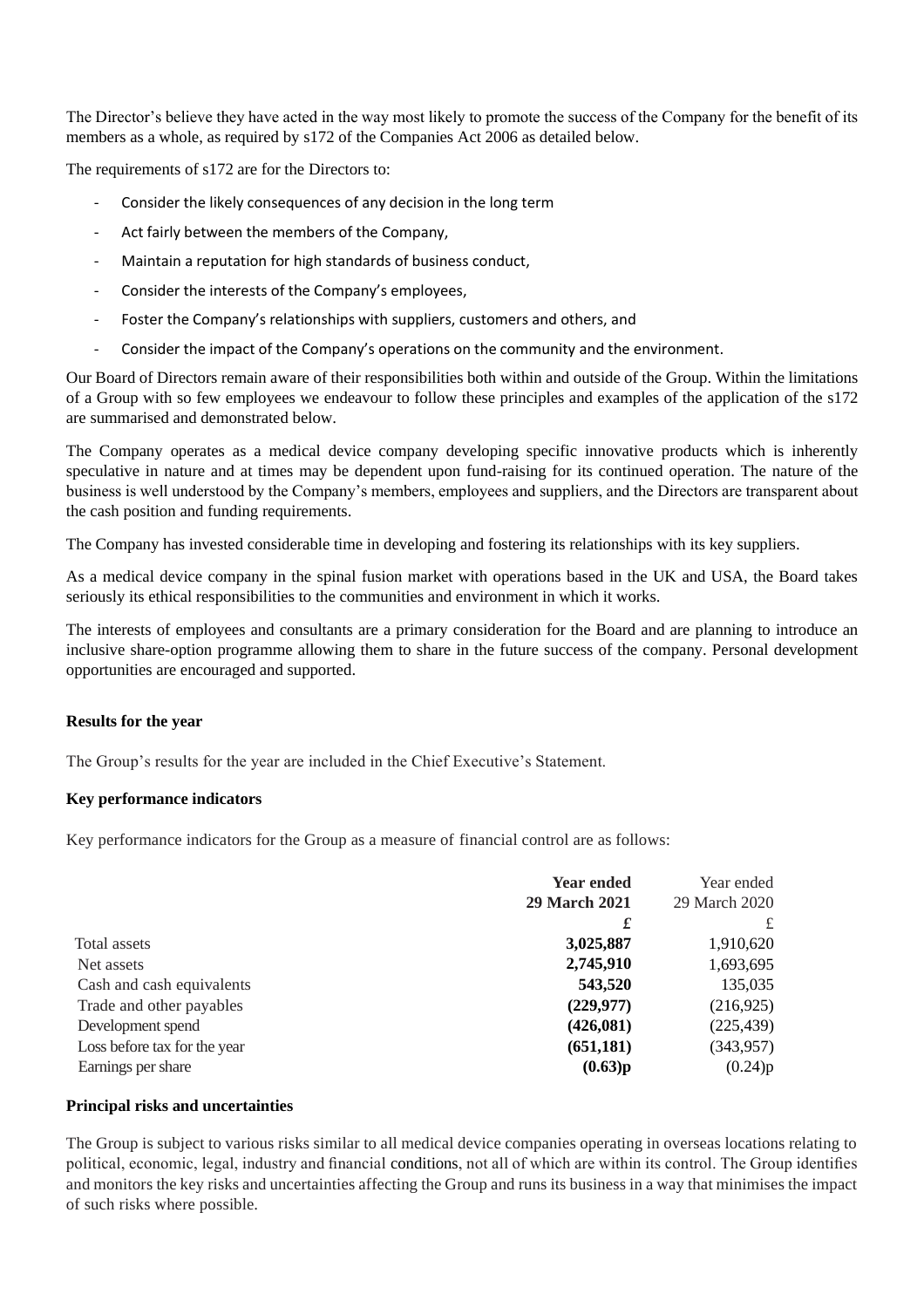The following risks factors, which are not exhaustive, are particularly relevant to the Group's business activities:

## Risk Relating to Obtaining Regulatory Approvals

There can be no assurance that the Company will receive the regulatory approvals required in order to manufacture and sell its Products, including approval by the FDA in the US and the granting of CE mark in Europe. If the Products are not approved and cannot be commercialised, the Company will be unable to generate revenue from them, which would materially adversely affect its business, financial condition and the results of its operations. Moreover, any delay or setback in the regulatory approval process could have a material adverse effect on the Company's business and prospects. To mitigate this the Company employs two key commercial partners, Emergo and Lincotek to develop its Products and ensure that they achieve the regulatory approvals necessary for commercialisation.

#### Acceptance of the Products in clinical settings

If the Company is unable to convince opinion leaders and health professionals of the benefits of its Products, there could be weak penetration of the market, which might have a material adverse effect on the Company, its business, financial situation, growth and prospects. The slow adoption of new methods and technologies could result in timeframes being longer than anticipated by the Company. However the Company has links with a network of professionals and experts operating in these fields who have advised and given positive feedback as to the suitability and acceptability of the products in development.

#### No Live Patient Testing

Although Cervi-LOK has undergone significant laboratory-based testing, it has not been tested on live patients and there is no certainty that it will be as effective as envisaged, nor that it will receive regulatory clearance for use in humans. Despite this, the feedback from FDA so far in relation to Cervi-LOK has not highlighted any material issues and the Directors expect that it will successfully achieve regulatory clearance.

#### Research and development and product obsolescence

Rapidly changing markets, technology, emerging industry standards and frequent introduction of new products will characterise the Company's business. The introduction of new products embodying new technologies, including new manufacturing processes, and the emergence of new industry standards may render the Company's products, less competitive or less marketable.

The process of product development is complex and requires significant continuing costs, development efforts and thirdparty commitments. The Company's failure to develop new technologies and products and the obsolescence of existing technologies and products could adversely affect the business, financial condition and operating results of the Company.

The Company may be unable to anticipate changes in its potential customer requirements that could make its existing technology obsolete. Its success will depend, in part, on its ability to continue to enhance its existing technologies, develop new technology that addresses the increasing sophistication and varied needs of the market, and respond to technological advances and emerging industry standards and practices on a timely and cost-effective basis. The Company may not be successful in using its new technologies or exploiting its niche markets effectively or adapting its business to evolving customer or medical requirements or preferences or emerging industry standards.

#### Dependence on key executives, personnel and consultants

The Company's future development and prospects are substantially dependent on the continuing services and performance of the Directors, the Consultants and the Medical Advisory Board. J Lee S Consultants LLC is a particularly important consultant for the Company because it includes the services of Professor Frank Boehm, who is the inventor of the Technologies and has the technical knowledge and expertise to continue to innovate and develop the existing Products and to develop new accompanying, similar or related products. If J Lee S Consultants LLC were to terminate their consultancy agreement with the Company, the Company may be unable to appoint a similarly skilled replacement with the necessary knowledge to innovate and develop the existing Products or to develop new Products. The consultancy agreement with J Lee S Consultants LLC has a termination notice period of one year for each party to mitigate the risk of this agreement being terminated.

The Directors cannot give assurances that they, the Consultants or the Medical Advisory Board will remain with the Company, although the Directors believe that the Company's culture and remuneration packages are attractive. If key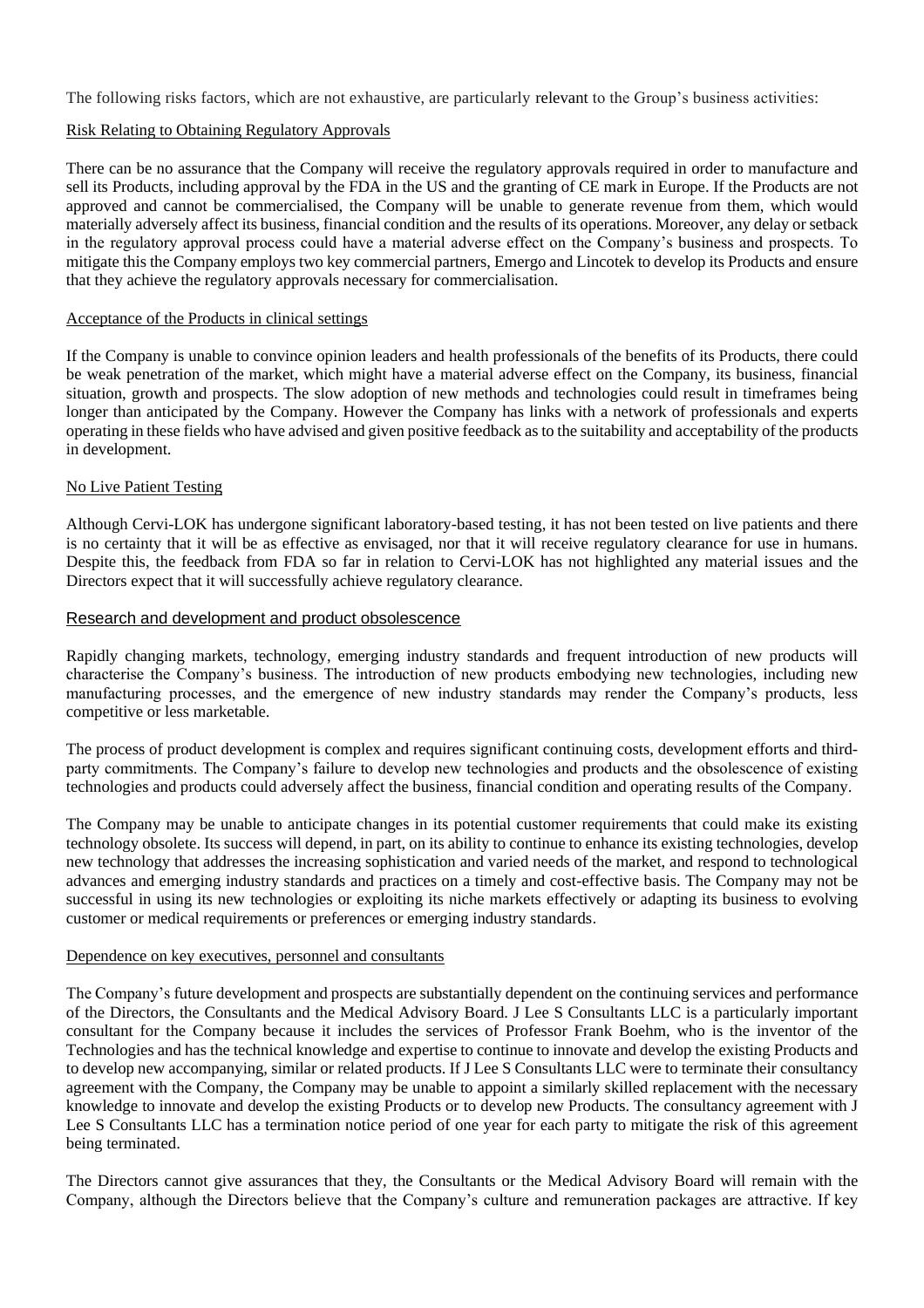members of the Company's management team depart, or are affected by illness, such as COVID-19, and the Company is not be able to find effective replacements in a timely manner or at all, its business may be disrupted or damaged.

#### Impact of COVID-19

The impact of COVID-19 or any other severe communicable disease, if uncontrolled, on the general economic climate could have an adverse effect on the Company. The recent outbreak of COVID-19 may have an adverse effect on the Company's business, financial situation, growth and prospects and has already had a material adverse effect on overall business sentiment and the global economy. There is no assurance there will not be similar outbreaks of other diseases in the future. The impact of the imposition by governments across the world of stringent measures to prevent the spread of COVID-19 or other diseases, and the effect of COVID-19, or any other severe communicable diseases outbreak in the future, on the employees of the Company, could adversely affect the performance of the business activities of the Company and those of the customers, which could lead to a decrease in the demand for their services. It is too early to tell what the long-term impact of COVID-19 will be on the Company's current and future prospects and to what extent it may have a material and adverse effect on the Company's business, results of operations and financial performance.

The Board has confirmed that Emergo and Lincotek, its key suppliers in achieving FDA and regulatory approval, have robust business continuity plans and are able to continue product development during the COVID-19 pandemic and associated travel restrictions. The Board does not expect there to be a material delay to the launch of the Products as a result of COVID-19.

#### No Current Revenues

The Products remain under development and no revenue has been generated from them as at the date of this Document. The Company's Cervi-LOK Product is expected to launch in 2022 and the other Products are expected to be launched the following year. As such, there is no historical data on which to base the Company's estimated revenue and costs. Therefore, given the high degree of uncertainty in the economy currently and the dependency of the Company on development milestones being met and regulatory approval being obtained there cannot be certainty regarding the size of the market for the Products following their launch or whether the Company has the capacity to generate sufficient revenues to be profitable. To mitigate this the Company has engaged consultants who have extensive experience in the marketing and distribution of products in this sector.

#### Risk of IP infringement

There is no certainty that the Company can protect its proprietary information or intellectual property which is particularly important considering the Company has developed a number of Products that it regards as unique. There is also a risk that should an employee with knowledge of the Products cease to be employed by the Company they may seek to replicate the Products with a competitor. Although the Company intends to vehemently protect its intellectual property there can be no guarantee that such action will be effective (and will be expensive in any case), there is also a risk that the Company may be pursued by a third party for alleged intellectual property infringement. This risk has been mitigated by the Company engaging specialist patent attorneys to analyse the state of the art and report on the likelihood of the Products infringing the intellectual property subsisting in existing technologies. A Freedom to Operate report produced by Schmeiser, Olsen & Watts has concluded that the likelihood of patent infringement in relation to the Patents is low.

# **RISKS RELATING TO THE INDUSTRY**

# Competition in the Market for Spinal Devices

There are a number of companies in the spinal device market offering products that would compete with the Company's Products. These larger, well-funded companies are currently gaining a competitive advantage in the spinal device market by reducing costs through economies of scale. The Company may not currently have the capacity to compete with these existing competitors because the smaller scale of their operation leads to a higher unit cost. Major competitors in the spinal device market include Zimmer Biomet, Medtronic, Johnson & Johnson, NuVasive, Life Spine and Globus Medical. However TruSpine's devices are novel in their design in that they represent a potentially significant development in spinal fixation, by providing stabilisation while not altering the bony spinal anatomy of patients as compared with the use of screws, staples or other devices which currently dominate the spinal market.

# **RISKS RELATING TO FINANCIAL MATTERS**

Currency and Foreign Exchange Risks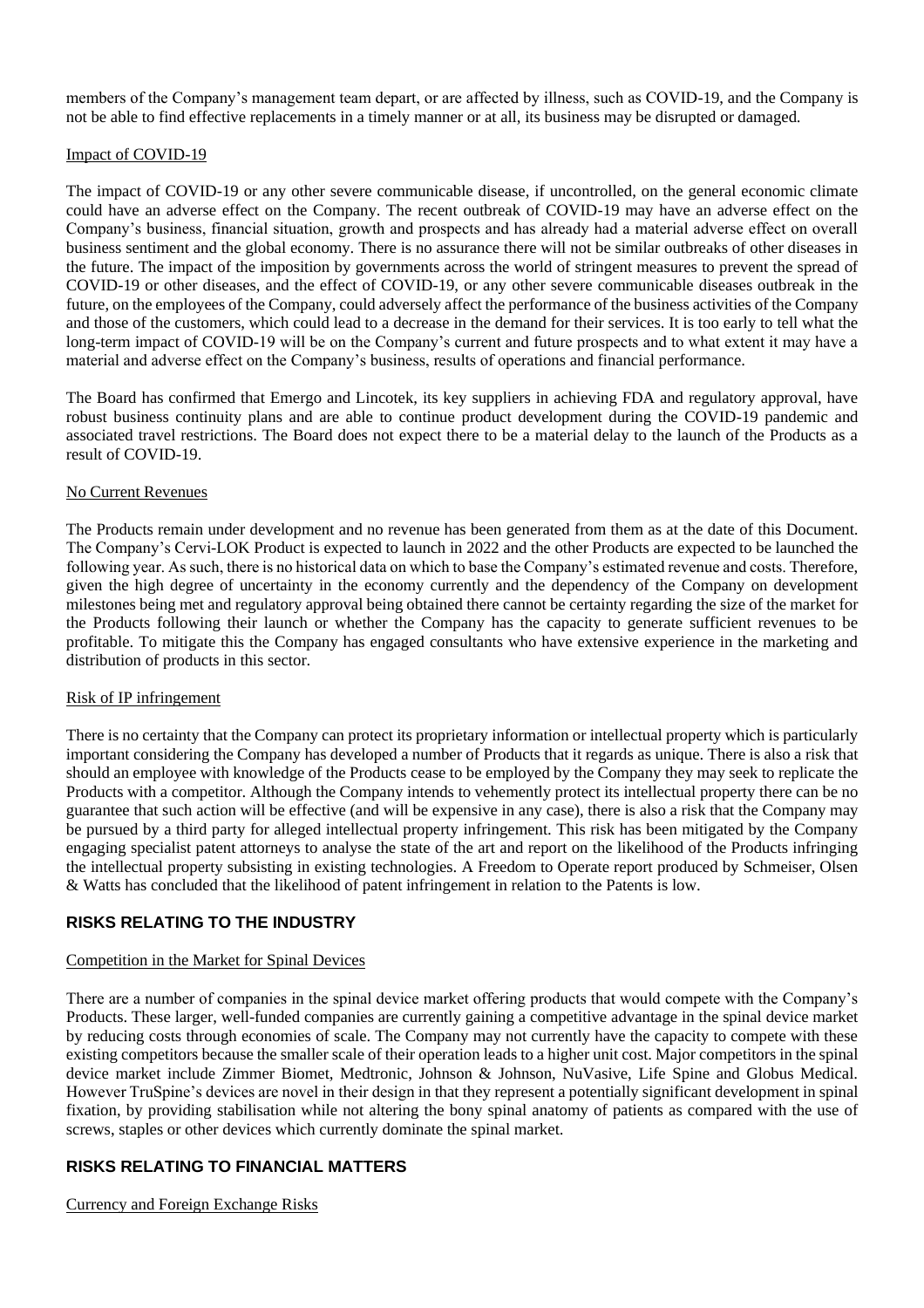The Company's functional and presentational currency is sterling, and this is the currency of the Company's financial statements. However, a significant proportion of the Company's business is conducted in the United States in \$USD and therefore certain amounts will need to be translated into sterling. Due to changes in exchange rates between sterling and \$USD this could lead to changes in the Company's reported financial results from period to period. Among the factors that may affect currency values are trade balances, levels of short-term interest rates, difference in relative values of similar assets in different currencies, long term opportunities for investments and capital appreciation and political or regulatory developments.

## Financing Risks and Requirements for Further Funds

It is likely that the Company will be required to seek further equity financing. The Company's ability to raise further funds will depend on the success of its strategy and operations. The Company may not be successful in procuring the requisite funds on terms that are acceptable to it, or at all. If such funding is unavailable, the Company may be required to reduce the scope of its operations and investments or anticipated expansion, abandon its strategy, incur financial penalties or miss certain opportunities.

The Directors review the Company's funding requirements on a regular basis, and take such action as may be necessary to either curtail expenditures and / or raise additional funds from available sources including the issuance of debt or equity. Management has successfully raised money to date, but there is no guarantee that adequate funds will be available when needed in the future.

# **GROUP STATEMENT OF COMPREHENSIVE INCOME FOR THE YEAR ENDED 29 MARCH 2021**

|                                                              |             | <b>Year ended 29</b><br><b>March 2021</b> | <b>Year ended 29</b><br><b>March 2020</b> |
|--------------------------------------------------------------|-------------|-------------------------------------------|-------------------------------------------|
|                                                              | <b>Note</b> | £                                         | £                                         |
|                                                              |             |                                           |                                           |
| Administrative expenses                                      |             | (645, 287)                                | (340, 733)                                |
| <b>Operating loss</b>                                        |             | (645, 287)                                | (340, 733)                                |
| Finance expense                                              | 9           | (5,894)                                   | (3,224)                                   |
| Loss before tax                                              |             | (651, 181)                                | (343, 957)                                |
| Tax credit                                                   | 10          | 107,178                                   | 162,191                                   |
| Loss                                                         |             | (544, 003)                                | (181,766)                                 |
| Loss attributable to:                                        |             |                                           |                                           |
| Owners of the parent                                         |             | (544, 003)                                | (181,766)                                 |
| Other comprehensive income:                                  |             |                                           |                                           |
| Items that will or may be<br>reclassified to profit or loss: |             |                                           |                                           |
| Exchange translation differences on<br>foreign operations    |             | (6,870)                                   | (2,565)                                   |
| <b>Total comprehensive loss</b>                              |             | (550, 873)                                | (184, 331)                                |
| <b>Total comprehensive loss</b>                              |             |                                           |                                           |
| attributable to equity shareholders                          |             | (550, 873)                                | (184, 331)                                |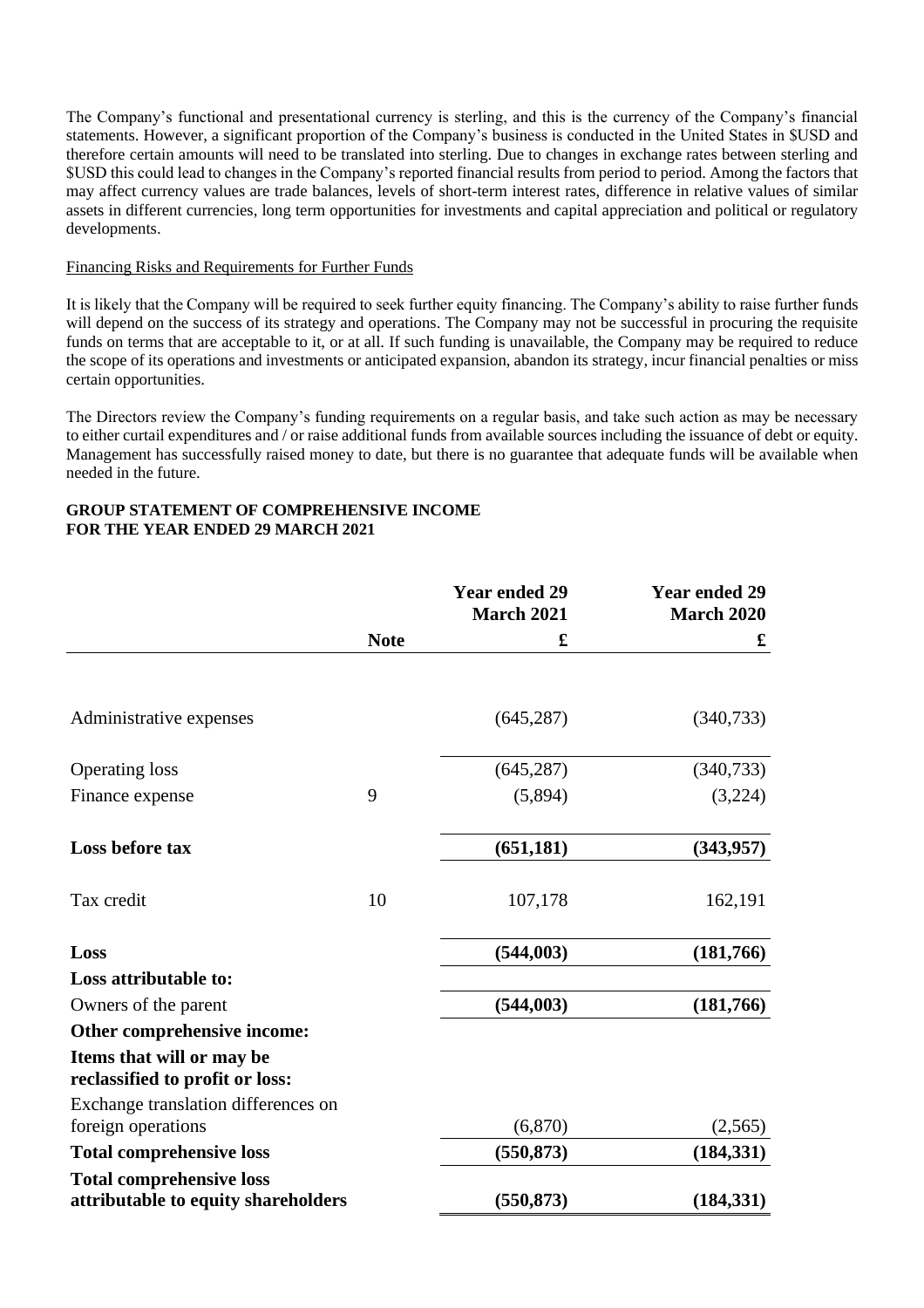#### The notes are an integral part of these financial statements **GROUP STATEMENT OF FINANCIAL POSITION AS AT 29 MARCH 2021**

|                                                             |             | <b>Year ended 29</b><br><b>March 2021</b> | <b>Year ended 29</b><br><b>March 2020</b> |
|-------------------------------------------------------------|-------------|-------------------------------------------|-------------------------------------------|
|                                                             | <b>Note</b> | £                                         | £                                         |
| <b>Non-current assets</b>                                   |             |                                           |                                           |
| Intangible assets                                           | 12          | 2,040,777                                 | 1,614,696                                 |
| Tangible fixed assets                                       | 13          | 34,298                                    |                                           |
|                                                             |             | 2,075,075                                 | 1,614,696                                 |
| <b>Current assets</b>                                       |             |                                           |                                           |
| Trade and other receivables                                 | 15          | 186,690                                   | 160,889                                   |
| Digital assets                                              | 16          | 220,602                                   |                                           |
| Cash and cash equivalents                                   | 17          | 543,520                                   | 135,035                                   |
|                                                             |             | 950,812                                   | 295,924                                   |
| <b>Total assets</b>                                         |             | 3,025,887                                 | 1,910,620                                 |
| <b>Current liabilities</b>                                  |             |                                           |                                           |
| Trade and other payables                                    | 18          | 229,977                                   | 216,925                                   |
| <b>Borrowings</b>                                           |             | 50,000                                    |                                           |
| <b>Total liabilities</b>                                    |             | 279,977                                   | 216,925                                   |
|                                                             |             |                                           |                                           |
| <b>Net assets</b>                                           |             | 2,745,910                                 | 1,693,695                                 |
| Equity attributable to owners of the<br>parent              |             |                                           |                                           |
| Share capital                                               | 19          | 9,398                                     | 8,385                                     |
| Share premium                                               | 19          | 3,062,103                                 | 3,727,035                                 |
| Share based payment reserve                                 | 20          | 17,007                                    |                                           |
| Other reserves                                              | 19          | (205,000)                                 | (205,000)                                 |
| <b>Translation reserve</b>                                  |             | (25, 479)                                 | (18,609)                                  |
| Retained earnings                                           |             | (112, 119)                                | (1,818,116)                               |
| <b>Total equity attributable to owners</b><br>of the parent |             | 2,745,910                                 | 1,693,695                                 |
| <b>Total equity</b>                                         |             | 2,745,910                                 | 1,693,695                                 |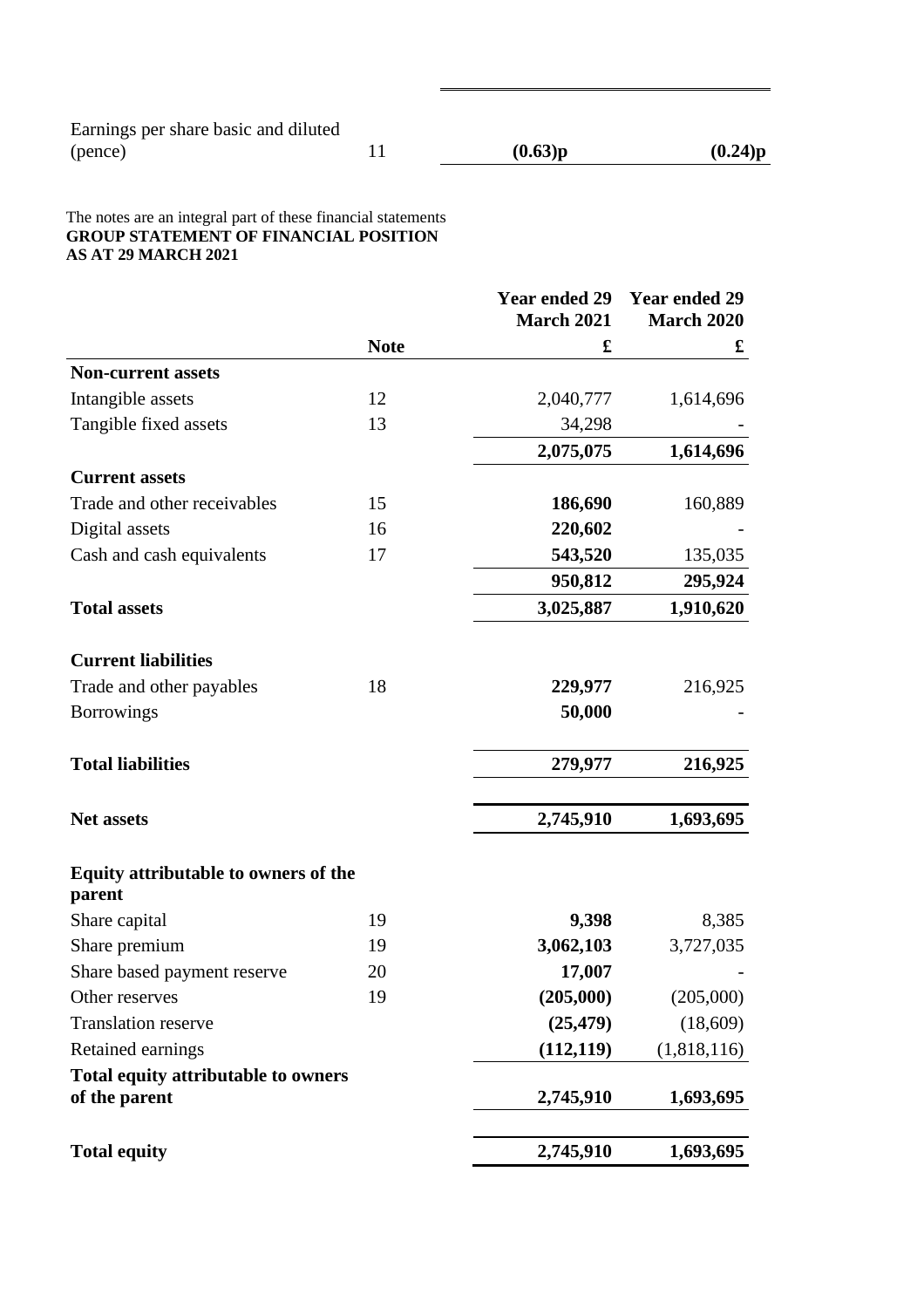The Company has elected to take the exemption under section 408 of the Companies Act 2006 not to present the Parent Company Statement of Comprehensive Income.

The loss before tax for the Parent Company for the year was £651,848 (2020: £357,796).

The financial statements were approved by the Board of Directors and authorised for issue on 29 September 2021 and were signed on its behalf by

**Attributable to owners of the parent**

#### I A Roberts **Director**

The notes are an integral part of these Financial Statements.

## **GROUP STATEMENT OF CHANGES IN EQUITY FOR THE YEAR ENDED 29 MARCH 2021**

| <b>Share</b><br><b>Share</b><br><b>Translation</b><br><b>Retained</b><br>Payment<br>Other<br>capital<br>premium<br><b>Reserve</b><br>earnings<br>reserves<br>reserve<br>£<br>£<br>£<br>£<br>£<br>£<br><b>Note</b><br>(200,000)<br><b>Balance as at 29 March 2019</b><br>7,580<br>2,920,599<br>(16, 044)<br>(1,636,350)<br>$\blacksquare$<br>Loss for the year<br>(181,766)<br>Other comprehensive loss<br>(2,565)<br>۰<br>Total comprehensive loss for the year<br>(2,565)<br>(181,766)<br>805<br>806,436<br>Issue of shares, net of issue costs<br>Share exchange<br>(5,000)<br><b>Transactions with owners, recognised</b><br>directly in equity<br>805<br>(5,000)<br>806,436<br>3,727,035<br>(205,000)<br>(18,609)<br>(1,818,116)<br><b>Balance as at 29 March 2019</b><br>8,385<br>8,385<br>3,727,035<br>(205,000)<br>(18,609)<br>(1,818,116)<br><b>Balance as at 29 March 2020</b><br>ä,<br>(544,003)<br>Loss for the year<br>Other comprehensive loss<br>(6,870)<br>Total comprehensive loss for the<br>(6, 870)<br>period<br>(544,003)<br>Issue of shares, net of issue costs<br>1,013<br>1,602,075<br>÷<br>$\blacksquare$<br>Share based payment charge<br>(17,007)<br>17,007<br>(2,250,000)<br>2,250,000<br>Reduction in share capital<br><b>Transactions with owners, recognised</b><br>directly in equity<br>1,013<br>(664, 932)<br>17,007<br>2,250,000 |                                    | <b>Share based</b> |       |           |        |           |           |            |              |
|--------------------------------------------------------------------------------------------------------------------------------------------------------------------------------------------------------------------------------------------------------------------------------------------------------------------------------------------------------------------------------------------------------------------------------------------------------------------------------------------------------------------------------------------------------------------------------------------------------------------------------------------------------------------------------------------------------------------------------------------------------------------------------------------------------------------------------------------------------------------------------------------------------------------------------------------------------------------------------------------------------------------------------------------------------------------------------------------------------------------------------------------------------------------------------------------------------------------------------------------------------------------------------------------------------------------------------------------------------------------|------------------------------------|--------------------|-------|-----------|--------|-----------|-----------|------------|--------------|
|                                                                                                                                                                                                                                                                                                                                                                                                                                                                                                                                                                                                                                                                                                                                                                                                                                                                                                                                                                                                                                                                                                                                                                                                                                                                                                                                                                    |                                    |                    |       |           |        |           |           |            | <b>Total</b> |
|                                                                                                                                                                                                                                                                                                                                                                                                                                                                                                                                                                                                                                                                                                                                                                                                                                                                                                                                                                                                                                                                                                                                                                                                                                                                                                                                                                    |                                    |                    |       |           |        |           |           |            | £            |
|                                                                                                                                                                                                                                                                                                                                                                                                                                                                                                                                                                                                                                                                                                                                                                                                                                                                                                                                                                                                                                                                                                                                                                                                                                                                                                                                                                    |                                    |                    |       |           |        |           |           |            | 1,075,785    |
|                                                                                                                                                                                                                                                                                                                                                                                                                                                                                                                                                                                                                                                                                                                                                                                                                                                                                                                                                                                                                                                                                                                                                                                                                                                                                                                                                                    |                                    |                    |       |           |        |           |           |            | (181,766)    |
|                                                                                                                                                                                                                                                                                                                                                                                                                                                                                                                                                                                                                                                                                                                                                                                                                                                                                                                                                                                                                                                                                                                                                                                                                                                                                                                                                                    |                                    |                    |       |           |        |           |           |            | (2,565)      |
|                                                                                                                                                                                                                                                                                                                                                                                                                                                                                                                                                                                                                                                                                                                                                                                                                                                                                                                                                                                                                                                                                                                                                                                                                                                                                                                                                                    |                                    |                    |       |           |        |           |           |            | (184, 331)   |
|                                                                                                                                                                                                                                                                                                                                                                                                                                                                                                                                                                                                                                                                                                                                                                                                                                                                                                                                                                                                                                                                                                                                                                                                                                                                                                                                                                    |                                    |                    |       |           |        |           |           |            | 807,241      |
|                                                                                                                                                                                                                                                                                                                                                                                                                                                                                                                                                                                                                                                                                                                                                                                                                                                                                                                                                                                                                                                                                                                                                                                                                                                                                                                                                                    |                                    |                    |       |           |        |           |           |            | (5,000)      |
|                                                                                                                                                                                                                                                                                                                                                                                                                                                                                                                                                                                                                                                                                                                                                                                                                                                                                                                                                                                                                                                                                                                                                                                                                                                                                                                                                                    |                                    |                    |       |           |        |           |           |            | 802,241      |
|                                                                                                                                                                                                                                                                                                                                                                                                                                                                                                                                                                                                                                                                                                                                                                                                                                                                                                                                                                                                                                                                                                                                                                                                                                                                                                                                                                    |                                    |                    |       |           |        |           |           |            | 1,693,695    |
|                                                                                                                                                                                                                                                                                                                                                                                                                                                                                                                                                                                                                                                                                                                                                                                                                                                                                                                                                                                                                                                                                                                                                                                                                                                                                                                                                                    |                                    |                    |       |           |        |           |           |            |              |
|                                                                                                                                                                                                                                                                                                                                                                                                                                                                                                                                                                                                                                                                                                                                                                                                                                                                                                                                                                                                                                                                                                                                                                                                                                                                                                                                                                    |                                    |                    |       |           |        |           |           |            | 1,693,695    |
|                                                                                                                                                                                                                                                                                                                                                                                                                                                                                                                                                                                                                                                                                                                                                                                                                                                                                                                                                                                                                                                                                                                                                                                                                                                                                                                                                                    |                                    |                    |       |           |        |           |           |            | (544,003)    |
|                                                                                                                                                                                                                                                                                                                                                                                                                                                                                                                                                                                                                                                                                                                                                                                                                                                                                                                                                                                                                                                                                                                                                                                                                                                                                                                                                                    |                                    |                    |       |           |        |           |           |            | (6,870)      |
|                                                                                                                                                                                                                                                                                                                                                                                                                                                                                                                                                                                                                                                                                                                                                                                                                                                                                                                                                                                                                                                                                                                                                                                                                                                                                                                                                                    |                                    |                    |       |           |        |           |           |            | (550, 873)   |
|                                                                                                                                                                                                                                                                                                                                                                                                                                                                                                                                                                                                                                                                                                                                                                                                                                                                                                                                                                                                                                                                                                                                                                                                                                                                                                                                                                    |                                    |                    |       |           |        |           |           |            | 1,603,088    |
|                                                                                                                                                                                                                                                                                                                                                                                                                                                                                                                                                                                                                                                                                                                                                                                                                                                                                                                                                                                                                                                                                                                                                                                                                                                                                                                                                                    |                                    |                    |       |           |        |           |           |            |              |
|                                                                                                                                                                                                                                                                                                                                                                                                                                                                                                                                                                                                                                                                                                                                                                                                                                                                                                                                                                                                                                                                                                                                                                                                                                                                                                                                                                    |                                    |                    |       |           |        |           |           |            |              |
|                                                                                                                                                                                                                                                                                                                                                                                                                                                                                                                                                                                                                                                                                                                                                                                                                                                                                                                                                                                                                                                                                                                                                                                                                                                                                                                                                                    |                                    |                    |       |           |        |           |           |            | 1,603,088    |
|                                                                                                                                                                                                                                                                                                                                                                                                                                                                                                                                                                                                                                                                                                                                                                                                                                                                                                                                                                                                                                                                                                                                                                                                                                                                                                                                                                    | <b>Balance as at 29 March 2021</b> |                    | 9,398 | 3,062,103 | 17,007 | (205,000) | (25, 479) | (112, 119) | 2,745,910    |

#### **Year ended 29 March 2021**

Retained earnings – The retained earnings reserve includes all current and prior periods retained profits and losses.

Other reserves comprise of 666,667 shares that were acquired from a third party in exchange for monies paid out by the Company on the third party's behalf during the year to 29 March 2019.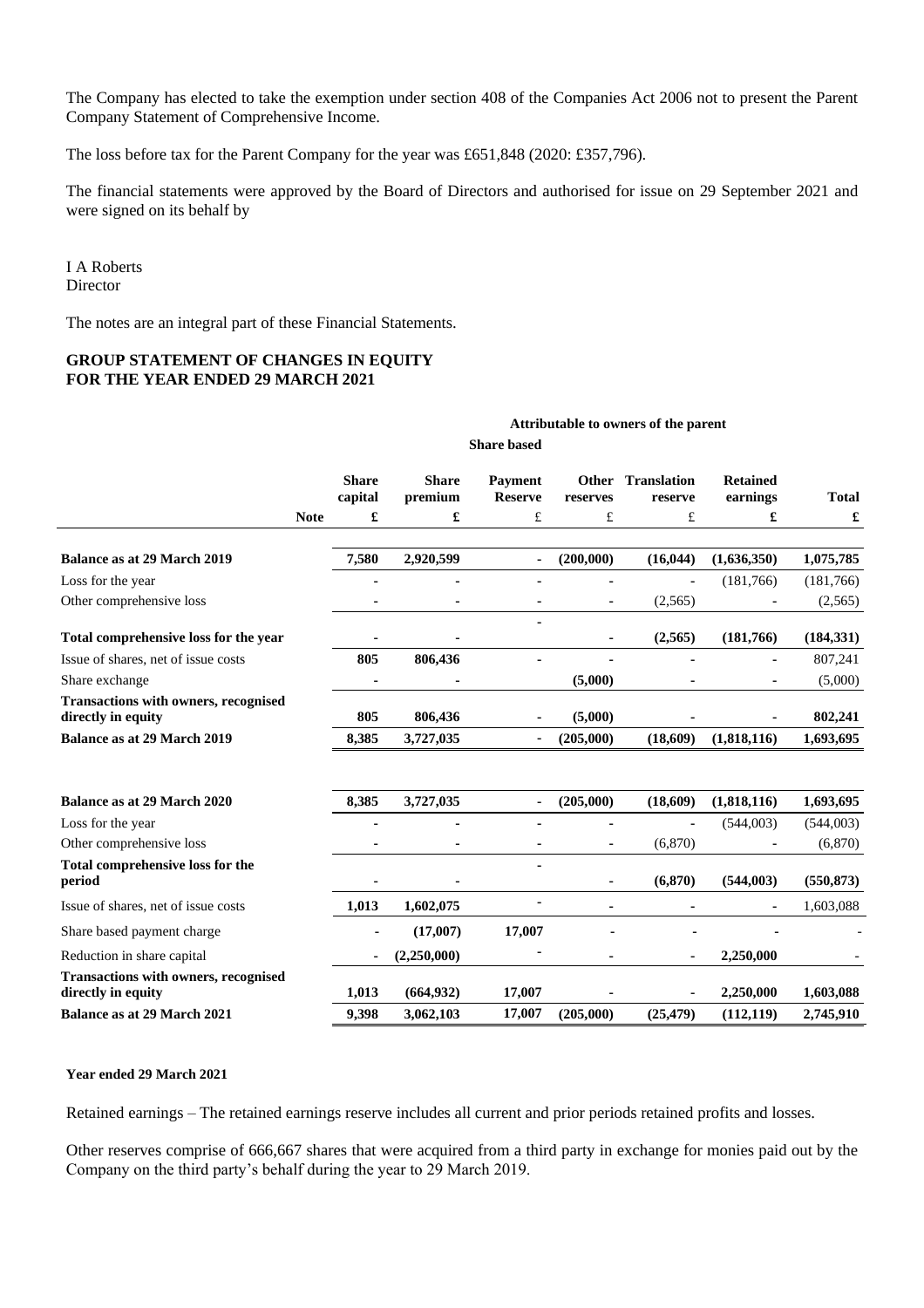Translation reserve – The translation reserves includes foreign exchange movements on translating the overseas subsidiaries records, denominated in USD, to the presentational currency, GBP.

The notes are an integral part of these Financial Statements.

# **CONSOLIDATED STATEMENT OF CASH FLOWS FOR THE YEAR ENDED 29 MARCH 2021**

|                                                       |             | Year<br>ended 29<br><b>March</b><br>2021 | Year<br>ended 29<br><b>March</b><br>2020 |
|-------------------------------------------------------|-------------|------------------------------------------|------------------------------------------|
|                                                       | <b>Note</b> | £                                        | £                                        |
| <b>Cash flows from operating activities</b>           |             |                                          |                                          |
| Loss before tax                                       |             | (651, 181)                               | (343,957)                                |
| Adjustments for:                                      |             |                                          |                                          |
| Depreciation and amortisation                         |             | 1,230                                    |                                          |
| Increase in Fair Value of digital asset               |             | (5,022)                                  |                                          |
| (Increase)/decrease in trade and other<br>receivables |             | (25, 801)                                | (4,689)                                  |
| Increase/(decrease) in trade and other<br>payables    |             | 63,052                                   | (252, 854)                               |
| <b>Cash used in operations</b>                        |             | (617, 722)                               | (601, 500)                               |
| Income tax credit                                     |             | 107,178                                  | 162,191                                  |
| Net cash flows from operating activities              |             | (510, 544)                               | (439,309)                                |
| <b>Investing activities</b>                           |             |                                          |                                          |
| Purchase of intangible assets                         |             | (426,081)                                | (225, 439)                               |
| Purchase of tangible assets                           |             | (35,528)                                 |                                          |
| Net cash used in investing activities                 |             | (461, 609)                               | (225, 439)                               |
| <b>Financing activities</b>                           |             |                                          |                                          |
| Proceeds from Issue of shares, net of issue           |             |                                          |                                          |
| costs                                                 |             | 1,387,508                                | 807,241                                  |
| Acquisition of owner shares                           |             |                                          | (5,000)                                  |
| Net cash generated from financing<br>activities       |             | 1,387,508                                | 802,241                                  |
|                                                       |             |                                          |                                          |
| Net increase in cash and cash equivalents             |             | 415,355                                  | 137,493                                  |
| Cash and cash equivalents at beginning of<br>period   |             | 135,035                                  | 107                                      |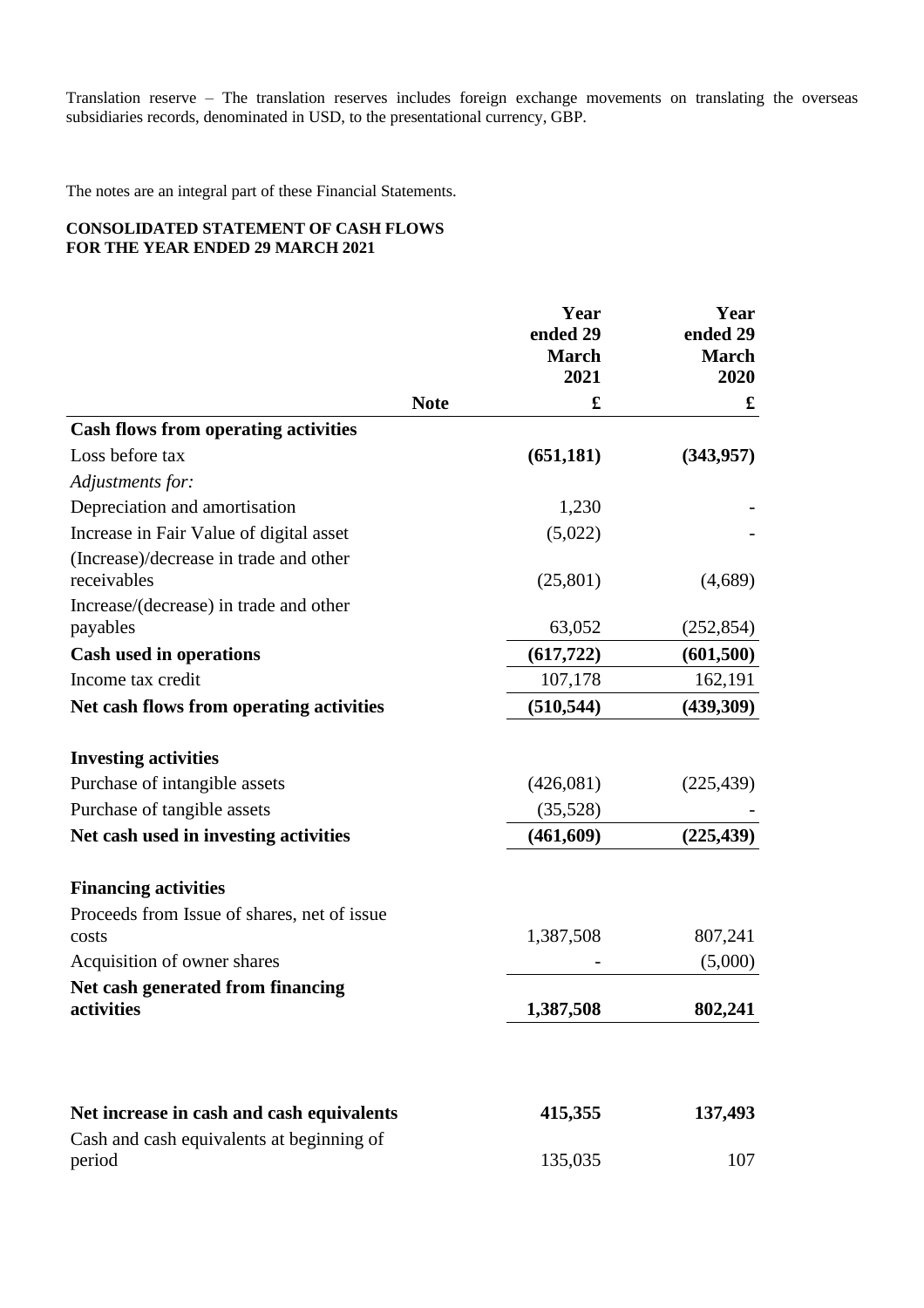| Exchange rate differences on cash and cash |    |         |         |
|--------------------------------------------|----|---------|---------|
| equivalents                                |    | (6,870) | (2,565) |
| Cash and cash equivalents and end of       |    |         |         |
| period                                     | 15 | 543,520 | 135,035 |

The notes are an integral part of these Financial Statements.

# **COMPANY STATEMENT OF FINANCIAL POSITION AS AT 29 MARCH 2021**

|                                                             |             | <b>Year ended 29</b><br><b>March 2021</b> | <b>Year ended 29</b><br><b>March 2020</b> |
|-------------------------------------------------------------|-------------|-------------------------------------------|-------------------------------------------|
|                                                             | <b>Note</b> | £                                         | £                                         |
| <b>Non-current assets</b>                                   |             |                                           |                                           |
| Intangible assets                                           | 12          | 2,006,551                                 | 1,576,792                                 |
| Tangible assets                                             | 13          | 34,298                                    |                                           |
|                                                             |             | 2,040,849                                 | 1,576,792                                 |
| <b>Current assets</b>                                       |             |                                           |                                           |
| Trade and other receivables                                 | 15          | 470,910                                   | 438,498                                   |
| Digital assets                                              | 16          | 220,602                                   |                                           |
| Cash and cash equivalents                                   | 17          | 543,520                                   | 135,035                                   |
|                                                             |             | 1,235,032                                 | 573,533                                   |
| <b>Total assets</b>                                         |             | 3,275,881                                 | 2,150,325                                 |
| <b>Current liabilities</b>                                  |             |                                           |                                           |
| Trade and other payables                                    | 18          | 229,957                                   | 212,820                                   |
| <b>Borrowings</b>                                           |             | 50,000                                    |                                           |
| <b>Total liabilities</b>                                    |             | 279,957                                   | 212,820                                   |
| <b>Net assets</b>                                           |             | 2,995,924                                 | 1,937,505                                 |
| Equity attributable to owners of the<br>parent              |             |                                           |                                           |
| Share capital                                               | 19          | 9,398                                     | 8,385                                     |
| Share premium                                               | 19          | 3,062,103                                 | 3,727,035                                 |
| Share based payment reserve                                 | 20          | 17,007                                    |                                           |
| Other reserves                                              | 19          | (205,000)                                 | (205,000)                                 |
| <b>Translation reserve</b>                                  |             | (12,511)                                  | (12,511)                                  |
| Retained earnings                                           |             | 124,927                                   | (1,580,404)                               |
| <b>Total equity attributable to owners</b><br>of the parent |             | 2,995,924                                 | 1,937,505                                 |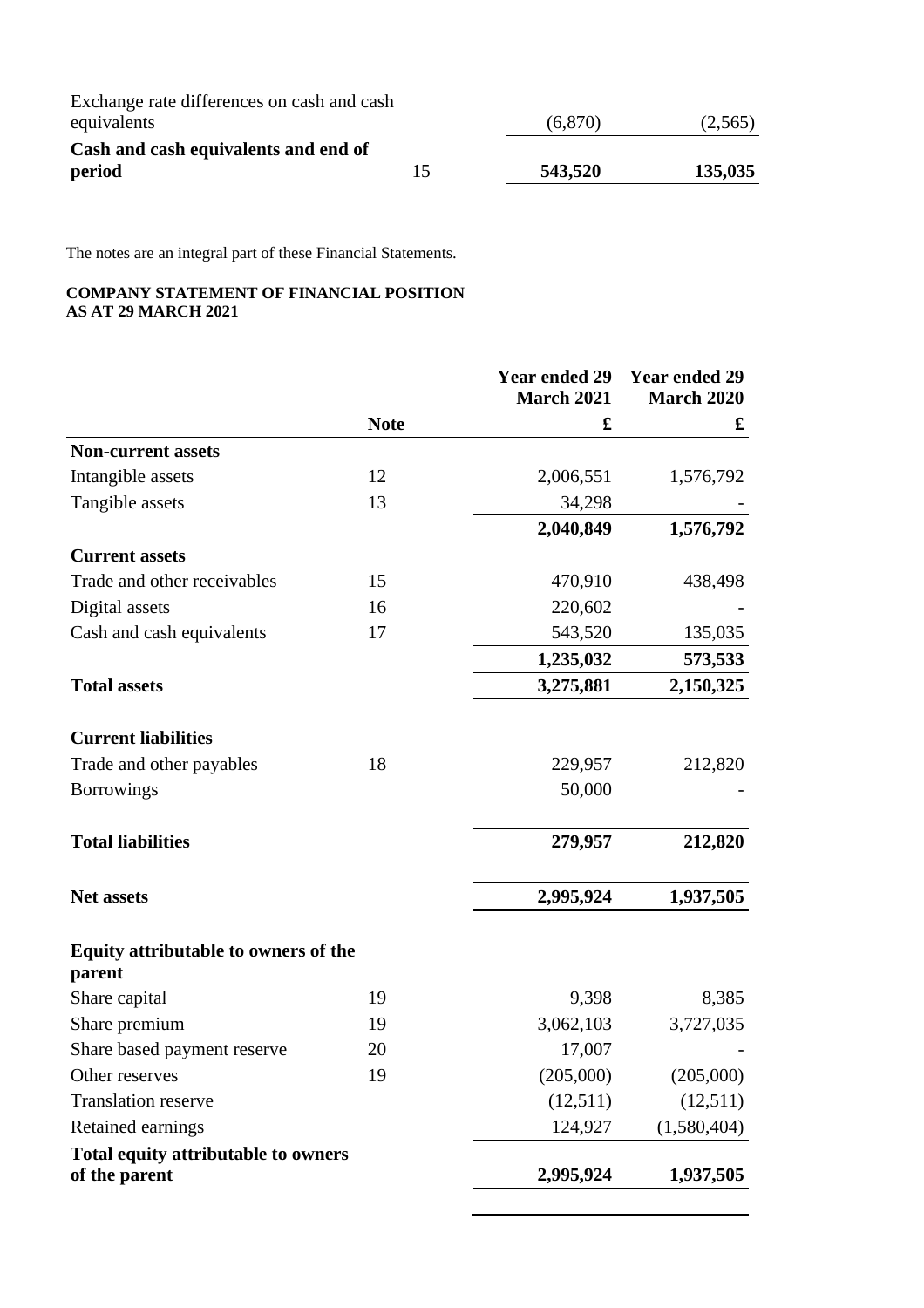The financial statements were approved by the Board of Directors and authorised for issue on 29 September 2021 and were signed on its behalf by

I A Roberts Director

The notes are an integral part of these Financial Statements.

# **COMPANY STATEMENT OF CHANGES IN EQUITY FOR THE YEAR ENDED 29 MARCH 2021**

|                                                                   |             |              |              | <b>Share</b><br>based |                      |                    |                 |              |
|-------------------------------------------------------------------|-------------|--------------|--------------|-----------------------|----------------------|--------------------|-----------------|--------------|
|                                                                   |             | <b>Share</b> | <b>Share</b> | <b>Payment</b>        | <b>Other</b>         | <b>Translation</b> | <b>Retained</b> |              |
|                                                                   |             | capital      | premium      | reserve               | reserves             | reserve            | earnings        | <b>Total</b> |
|                                                                   | <b>Note</b> | £            | £            | £                     | $\pmb{\mathfrak{L}}$ | £                  | £               | £            |
| <b>Balance as at 29 March 2019</b>                                |             | 7,580        | 2,920,599    | $\blacksquare$        | (200,000)            | (18, 535)          | (1,384,798)     | 1,324,846    |
| Loss for the year                                                 |             | ۰            |              |                       | ۰                    |                    | (195, 606)      | (195,606)    |
| Other comprehensive loss                                          |             |              |              |                       | ۰                    | 6,024              |                 | 6,024        |
| Total comprehensive loss for the year                             |             |              |              |                       | ۰                    | 6,024              | (195,606)       | (189, 582)   |
| Issue of shares, net of issue costs                               |             | 805          | 806,436      | $\blacksquare$        | ۰                    | ٠                  | ٠               | 807,241      |
| Share exchange                                                    |             | 805          | 806,436      |                       | ä,                   |                    |                 | 807,241      |
| <b>Transactions with owners, recognised</b><br>directly in equity |             | 8,385        | 3,727,035    |                       | (205,000)            | (12,511)           | (1,580,404)     | 1,937,505    |
| Balance as at 29 March 2020                                       |             | 8,385        | 3,727,035    | $\blacksquare$        | (205,000)            | (12,511)           | (1,580,404)     | 1,937,505    |
| Balance as at 29 March 2020                                       |             | 8,385        | 3,727,035    |                       | (205,000)            | (12,511)           | (1,580,404)     | 1,937,505    |
| Loss for the year                                                 |             |              |              |                       |                      |                    | (544, 669)      | (544, 669)   |
| Other comprehensive loss                                          |             |              |              |                       | $\blacksquare$       |                    |                 |              |
| Total comprehensive loss for the<br>period                        |             |              |              |                       | ٠                    |                    | (544, 669)      | (549, 669)   |
| Issue of shares, net of issue costs                               |             | 1,013        | 1,602,075    |                       |                      |                    |                 | 1,603,088    |
| Share based payment reserve                                       |             |              | (17,007)     | 17,007                |                      |                    |                 |              |
| Reduction in share capital                                        |             |              | (2,250,000)  |                       |                      |                    | 2,250,000       |              |
| <b>Transactions with owners, recognised</b><br>directly in equity |             | 1,013        | (664, 932)   | 17,007                |                      |                    | 2,250,000       | 1,603,088    |
| <b>Balance as at 29 March 2021</b>                                |             | 9,398        | 3,062,103    | 17,007                | (205,000)            | (12,511)           | 124,927         | 2,995,924    |

The notes are an integral part of these Financial Statements.

# **COMPANY STATEMENT OF CASH FLOWS**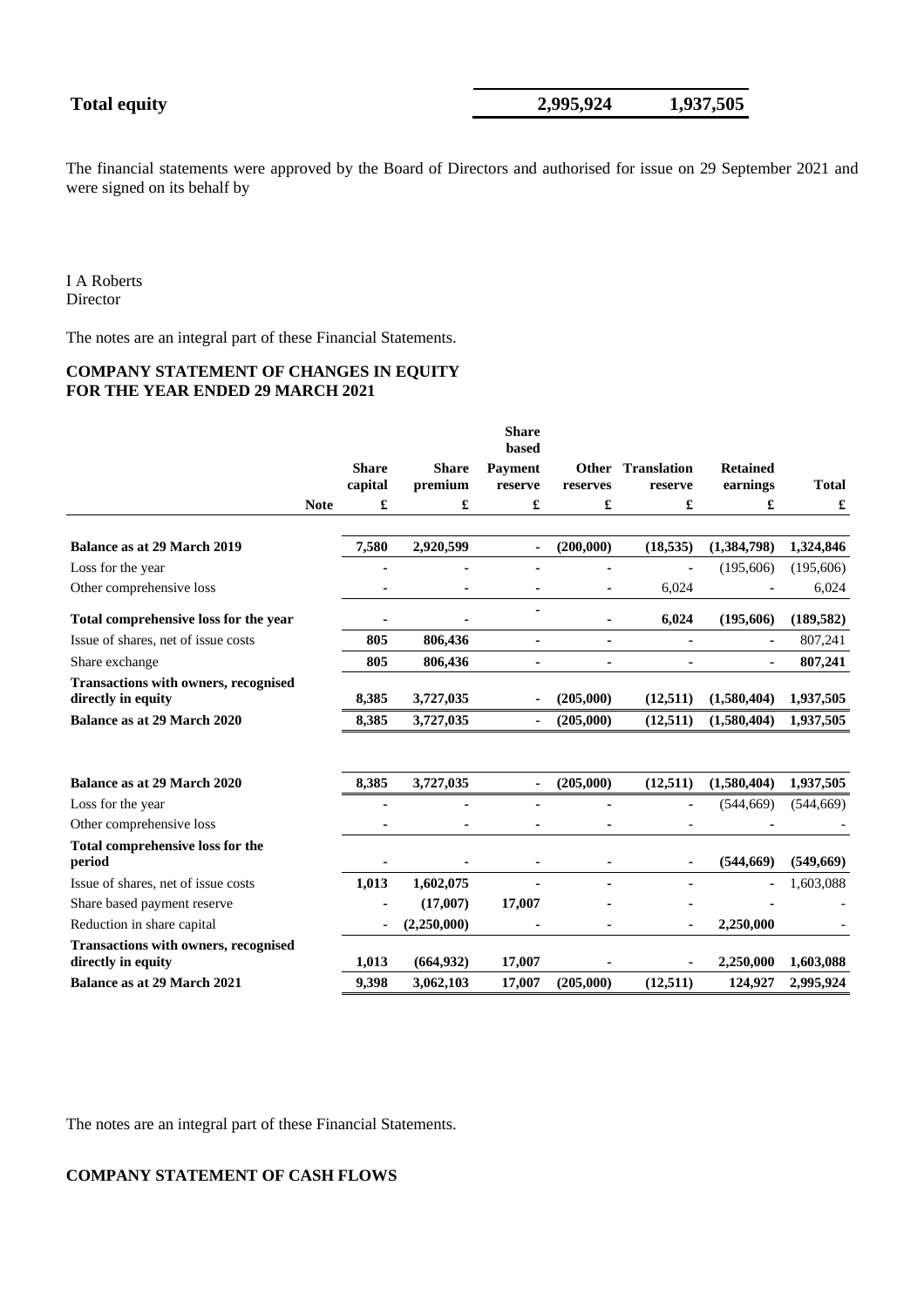# **FOR THE YEAR ENDED 29 MARCH 2021**

|                                                           |             | Year<br>ended 29<br><b>March</b><br>2021 | Year<br>ended 29<br><b>March</b><br>2020 |
|-----------------------------------------------------------|-------------|------------------------------------------|------------------------------------------|
|                                                           | <b>Note</b> | £                                        | $\pmb{\mathfrak{L}}$                     |
| <b>Cash flows from operating activities</b>               |             |                                          |                                          |
| Loss before tax                                           |             | (651, 847)                               | (357,796)                                |
| Adjustments for:                                          |             |                                          |                                          |
| Depreciation and amortisation                             |             | 1,230                                    |                                          |
| Increase in Fair Value of digital asset                   |             | (5,022)                                  |                                          |
| (Increase) in trade and other receivables                 |             | (32, 412)                                | (175, 838)                               |
| Increase/(Decrease) in trade and other payables           |             | 67,137                                   | (89, 974)                                |
| <b>Cash used in operations</b>                            |             | (620, 914)                               | (623, 608)                               |
| Income taxes credit                                       |             | 107,178                                  | 162,191                                  |
| Net cash flows used in operating activities               |             | (513, 736)                               | (461, 417)                               |
| <b>Investing activities</b>                               |             |                                          |                                          |
| Purchase of intangible assets                             |             | (429,759)                                | (211, 929)                               |
| Purchase of tangible assets                               |             | (35,528)                                 |                                          |
| Net cash used in investing activities                     |             | (465, 287)                               | (211,929)                                |
| <b>Financing activities</b>                               |             |                                          |                                          |
| Proceeds from Issue of shares, net of issue               |             |                                          |                                          |
| costs                                                     |             | 1,387,508                                | 807,241                                  |
| Acquisition of owner shares                               |             |                                          | (5,000)                                  |
| Net cash generated from financing activities              |             | 1,387,508                                | 802,241                                  |
|                                                           |             |                                          |                                          |
| Net increase in cash and cash equivalents                 |             | 408,485                                  | 128,895                                  |
| Cash and cash equivalents at beginning of<br>period       |             | 135,035                                  | 116                                      |
| Exchange rate differences on cash and cash<br>equivalents |             |                                          | 6,024                                    |
| Cash and cash equivalents and end of<br>period            | 17          | 543,520                                  | 135,035                                  |

The notes are an integral part of these Financial Statements

# **NOTES TO THE FINANCIAL STATEMENTS**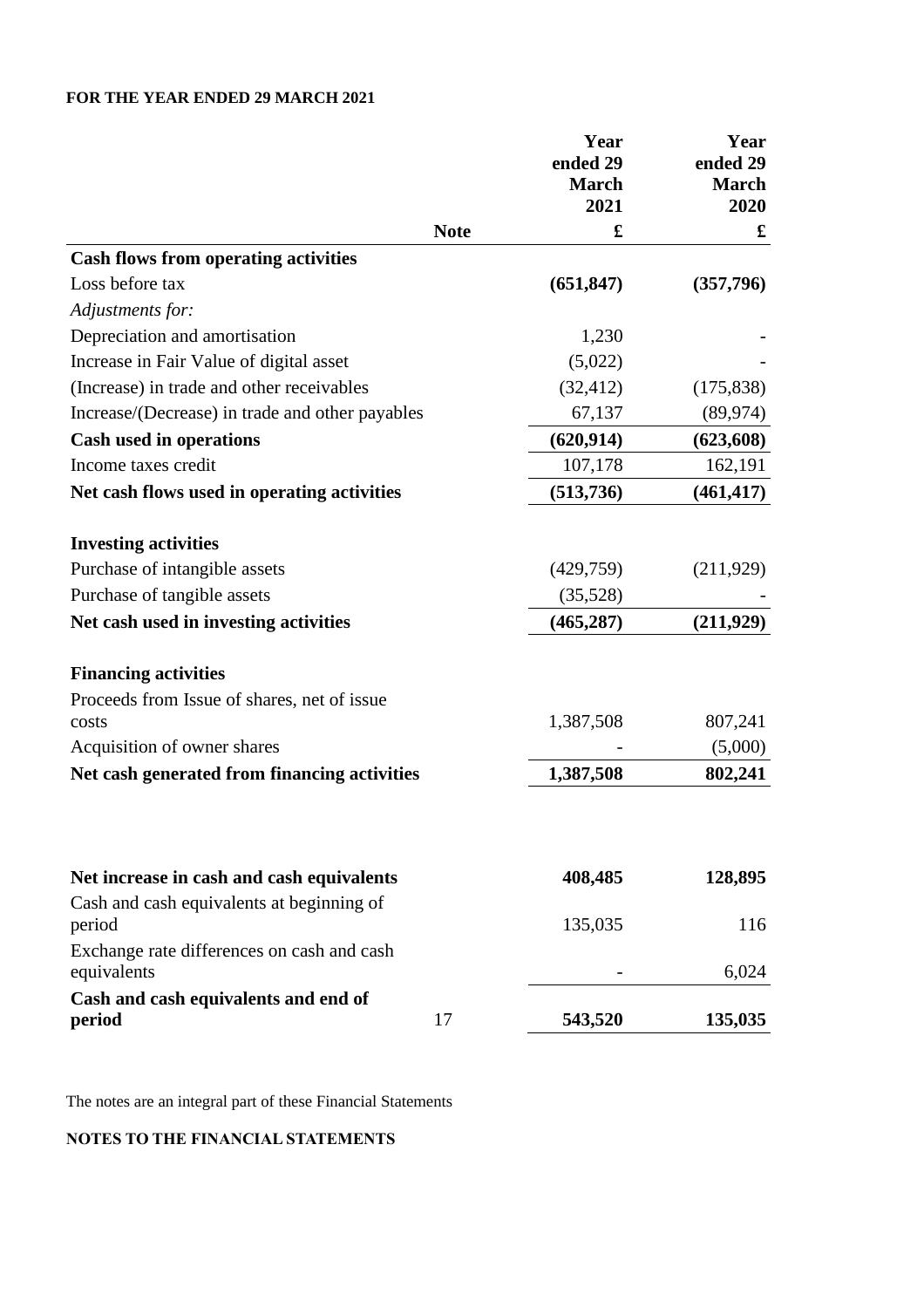# **FOR THE YEAR ENDED 29 MARCH 2021**

# **1. General Information**

The principal activity of TruSpine Technologies Plc (the 'Company') and its subsidiaries (together the 'Group') is the development of products for the spinal fusion market. The Company is a public limited company which is listed on the Aquis Stock Exchange and is incorporated and domiciled in England. The address of its registered office is located at Spectrum House AF33, Beehive Ring Road, Gatwick Airport, Gatwick, RH6 0LG, United Kingdom.

# **2. Accounting policies**

The principal accounting policies applied in the preparation of this Financial Information are set out below ('Accounting Policies' or 'Policies'). These Policies have been consistently applied to all the periods presented, unless otherwise stated.

#### **2.1. Basis of Preparation**

The Consolidated Financial Information of TruSpine Technologies Plc has been prepared in accordance with International Financial Reporting Standards ('IFRS') and IFRIC Interpretations Committee ('IFRS IC'). The Consolidated Financial Information has also been prepared under the historical cost convention.

The Financial Information is presented in UK Pounds Sterling rounded to the nearest pound.

The preparation of Financial Information in conformity with IFRS's requires the use of certain critical accounting estimates. It also requires management to exercise its judgement in the process of applying the Group's Accounting Policies. The areas involving a higher degree of judgement or complexity, or areas where assumptions and estimates are significant to the Financial Information are disclosed in Note 4.

#### **2.2. Changes in accounting policies and disclosures**

#### *(a) New and amended standards mandatory for the first time for the financial period under review*

A number of new standards and amendments to standards and interpretations are effective for the financial period beginning on or after 1 January 2020 and have been applied in preparing these Financial Statements. New standards mandated for 2021 have been applied consistently across all periods presented.

The Group has adopted the following standards and amendments for the first time for the periods under review:

- Amendments to References to the Conceptual Framework in IFRS Standards;
- IAS 1 and IAS 8, Definition of Material
- IFRS 3, Business Combinations amendments;
- IAS 16, Property, Plant and Equipment amendments; and
- IAS 37, Cost of Fulfilling a Contract.

There was no significant impact as a result of the adoption of these standards.

#### *(b) New standards, amendments and interpretations in issue but not yet effective or not yet endorsed and not early adopted*

A number of new standards and amendments to standards and interpretations are effective for the financial period beginning on or after 1 January 2022 and have been applied in preparing these Financial Statements.

The standards and interpretations that are issued, but not yet effective, up to the date of issuance of the Financial Statements are listed below. The Group intends to adopt these standards, if applicable, when they become effective.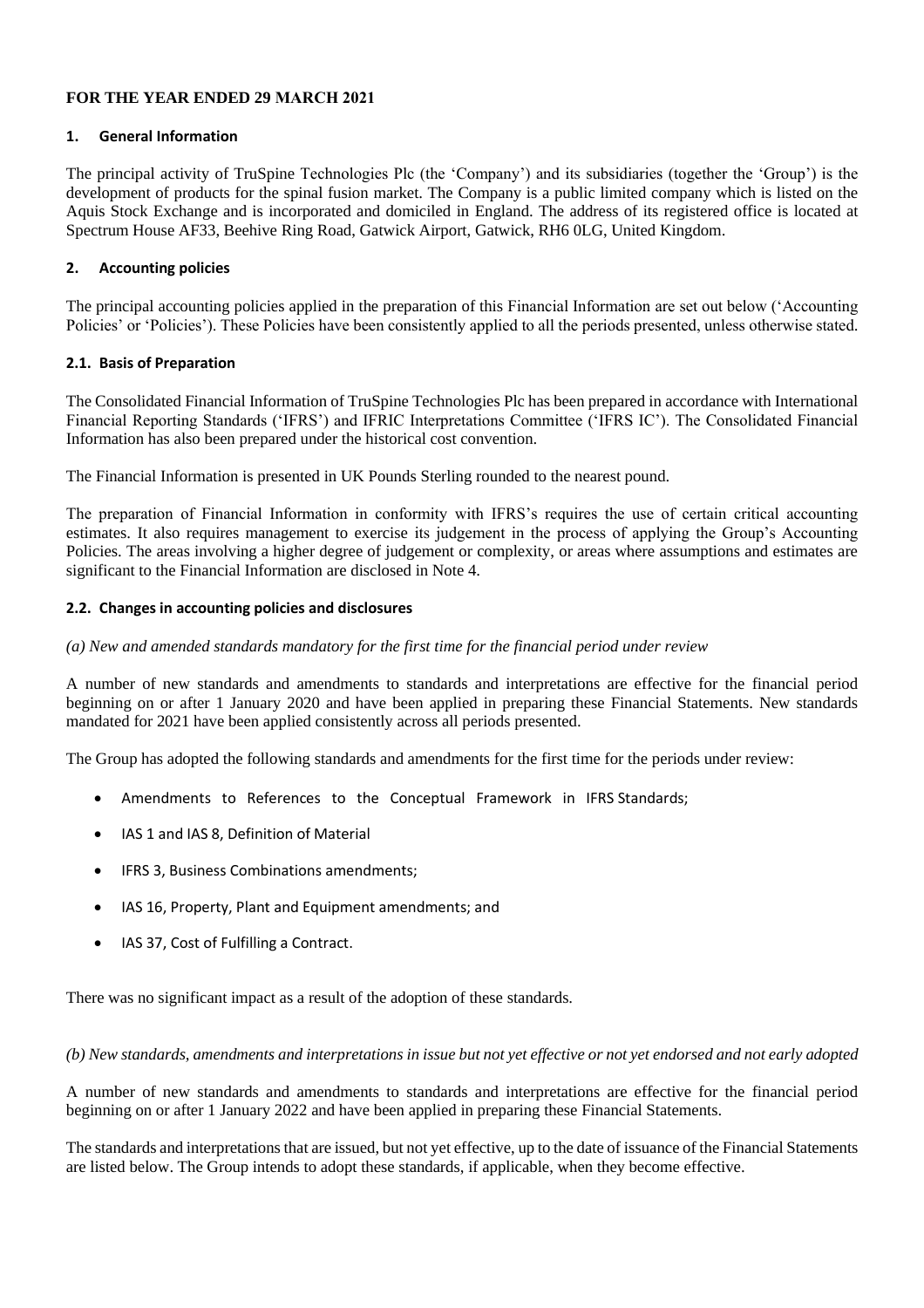| <b>Standard</b>     | <b>Impact on initial application</b>                                             | <b>Effective date</b> |  |  |
|---------------------|----------------------------------------------------------------------------------|-----------------------|--|--|
| IAS 16              | Proceeds before Intended Use                                                     | 1 January 2022        |  |  |
| IFRS 3 (Amendments) | Business combinations - Reference to the Conceptual *1 January 2022<br>Framework |                       |  |  |
| IAS 37 (Amendments) | Cost of Fulfilling a Contract                                                    | $*1$ January 2022     |  |  |

\*Subject to EU endorsement

The Group is evaluating the impact of the new and amended standards above. The Directors believe that these new and amended standards are not expected to have a material impact on the Group's results or shareholders' funds.

#### **2.3. Basis of consolidation**

The Consolidated Financial Information consolidate the Financial Statements of the Company and of all of its subsidiary undertakings for all periods presented.

Subsidiaries are entities over which the Group has control. The Group controls an entity when the Group is exposed to, or has rights to, variable returns from its involvement with the entity and has the ability to affect those returns through its power over the entity. Subsidiaries are fully consolidated from the date on which control is transferred to the Group. They are deconsolidated from the date that control ceases.

Where necessary, adjustments are made to the financial information of subsidiaries to bring the accounting policies used into line with those used by other members of the Group. All intercompany transactions and balances between Group enterprises are eliminated on consolidation.

#### **2.4. Going concern**

The Financial Information has been prepared on a going concern basis. In assessing whether the going concern assumption is appropriate, the Directors take into account all available information for the foreseeable future, in particular for the twelve months from the date of approval of the Financial Statements and perform scenario planning thereon. This information includes management prepared cash flows forecasts, available sources of funding and considerations of the impact of COVID-19 including how the global pandemic may impact product launch and sales.

During the period the Company raised £1.4m at the time of the Company's Listing and £620,500 by share subscriptions thereafter. Subsequent to the year-end it has raised further funds of £78,000 in May 2021 and £650,000 in September 2021, the monies being used to further fund the Company's development programme.

Management have considered a variety of scenarios in their going concern consideration including a worst-case scenario whereby product approval is not achieved within the expected timeframe and therefore sales do not occur within the next 12 months and cost reductions are implemented as a result. Based on this base case scenario Directors have a reasonable expectation that the Group and Company have adequate resources to continue in operational existence for the foreseeable future. Thus, they continue to adopt the going concern basis of accounting in preparing the Financial Information.

#### **2.5. Segment reporting**

Operating segments are reported in a manner consistent with the internal reporting provided to the Board, who is considered to be the Chief Operating Decision Maker ('CODM'). The Board makes the strategic decisions and separates its activities by geographical location.

# **2.6. Foreign currencies**

# *a) Functional and presentation currency*

Items included in the financial statements of each of the Group's entities are measured using the currency of the primary economic environment in which the entity operates (the 'functional currency'). The functional currency of the Group is Pounds Sterling. The consolidated financial statements are presented in Pounds Sterling (£), rounded to the nearest pound, which is the Company's and Group's functional and presentation currency.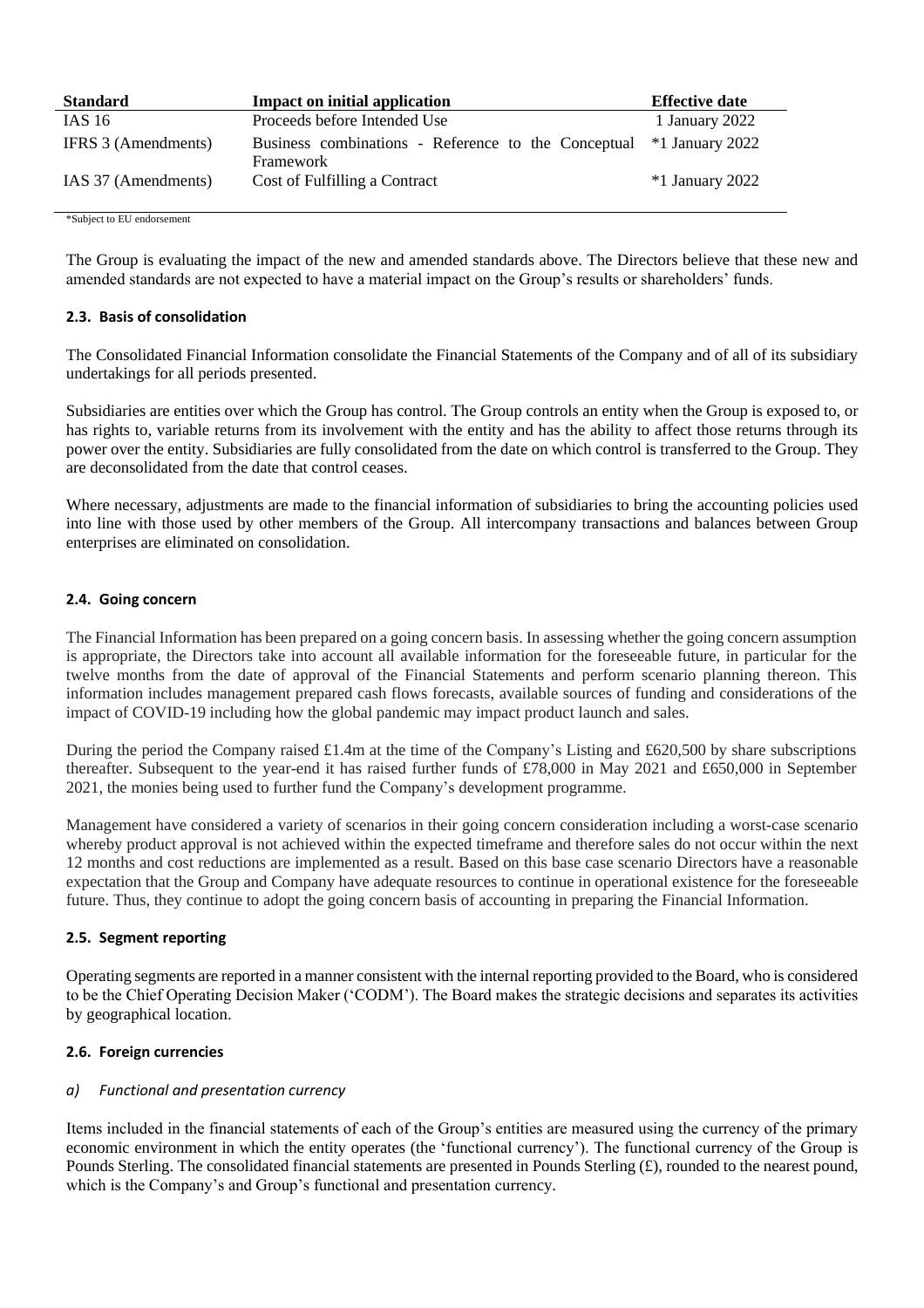# *b) Transactions and balances*

Foreign currency transactions are translated into the functional currency using the exchange rates prevailing at the dates of the transactions or valuation where such items are re-measured. Foreign exchange gains and losses resulting from the settlement of such transactions and from the translation at year-end exchange rates of monetary assets and liabilities denominated in foreign currencies are recognised in the Income Statement. Foreign exchange gains and losses that relate to borrowings and cash and cash equivalents are presented in the income statement within 'finance income or costs. All other foreign exchange gains and losses are presented in the income statement within 'Other net gains/(losses)'.

Translation differences on non-monetary financial assets and liabilities such as equities held at fair value through profit or loss are recognised in profit or loss as part of the fair value gain or loss. Translation differences on non-monetary financial assets measured at fair value, such as equities classified as available for sale, are included in other comprehensive income.

# **2.7. Intangible assets**

Research costs are expensed as incurred. Development expenditures derive from costs incurred by third party contractors and management's view of time spent by individual consultants that are directly attributable to individual projects. These costs are recognised as intangible assets when the Group can demonstrate:

- the technical feasibility of completing the intangible asset so that it will be available for use or sale;
- its intention to complete the intangible asset and its ability to use or sell the asset;
- how the intangible asset will generate future economic benefits;
- the availability of resources to complete the asset; and
- the ability to measure reliably the expenditure attributable to the intangible asset during its development

# **2.8. Impairment of Non-Financial Assets**

Assets that have an indefinite useful life or are not ready to use are not subject to amortisation and are tested annually for impairment. At each year-end date, the Group reviews the carrying amounts of its intangible assets to determine whether there is any indication that those assets have suffered an impairment loss. If any such indication exists, the recoverable amount of the asset is estimated in order to determine the extent of the impairment loss (if any). Where the asset does not generate cash flows that are independent from other assets, the Group estimates the recoverable amount of the cashgenerating unit to which the asset belongs. Recoverable amount is the higher of fair value, less costs to sell, and value in use. In assessing value in use, the estimated future cash flows are discounted to their present value, using a pre-tax discount rate that reflects current market assessments of the time value of money and the risks specific to the asset for which the estimates of future cash flows have not been adjusted. If the recoverable amount of an asset (or cash-generating unit) is estimated to be less than its carrying amount, the carrying amount of the asset (cash-generating unit) is reduced to its recoverable amount. An impairment loss is recognised as an expense immediately.

# **2.9. Financial Assets**

#### **Initial recognition**

A financial asset is recognised in the statement of financial position when it arises or when the Company becomes part of the contractual terms of the financial instrument.

# **Classification**

The Group and Parent Company classifies its financial assets at amortised cost.

The Group and Parent Company measures financial assets at amortised cost if both of the following conditions are met:

- the asset is held within a business model whose objective is to collect contractual cash flows; and
- the contractual terms of the financial asset generating cash flows at specified dates only pertain to capital and interest payments on the balance of the initial capital.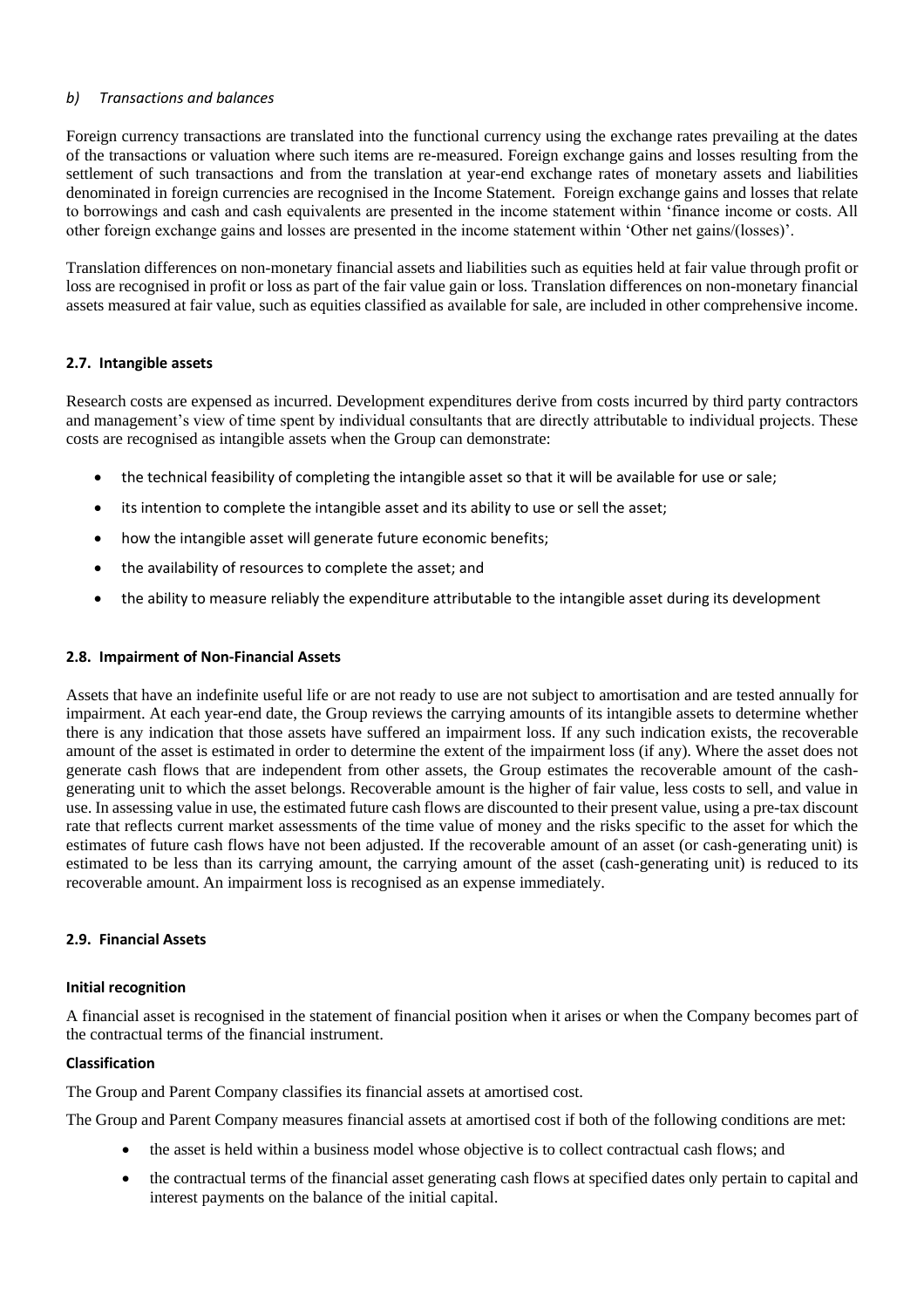Financial assets which are measured at amortised cost, are measured using the Effective Interest Rate Method (EIR) and are subject to impairment. Gains and losses are recognised in profit or loss when the asset is derecognised, modified or impaired.

## **Derecognition**

A financial asset is derecognised when:

- the rights to receive cash flows from the asset have expired, or
- the Company has transferred its rights to receive cash flows from the asset or has undertaken the commitment to fully pay the cash flows received without significant delay to a third party under an arrangement and has either (a) transferred substantially all the risks and the assets of the asset or (b) has neither transferred nor held substantially all the risks and estimates of the asset but has transferred the control of the asset.

#### **Impairment**

The Group and Parent Company recognise a provision for impairment for expected credit losses regarding all financial assets. Expected credit losses are based on the balance between all the payable contractual cash flows and all discounted cash flows that the Group and Parent Company expect to receive. Regarding trade receivables, the Group and Parent Company applies the IFRS 9 simplified approach in order to calculate expected credit losses. Therefore, at every reporting date, provision for losses regarding a financial instrument is measured at an amount equal to the expected credit losses over its lifetime without monitoring changes in credit risk. To measure expected credit losses, trade receivables and contract assets have been grouped based on shared risk characteristics.

#### **2.10. Cash and cash equivalents**

Cash and cash equivalents comprise cash at bank and in hand, and are subject to an insignificant risk of changes in value.

#### **2.11. Digital assets**

Digital assets, including tokens and cryptocurrency, do not qualify for recognition as cash and cash equivalents or financial assets, and have an active market which provides pricing information on an ongoing basis.

On initial recognition Digital Assets are held at cost. The Company has elected to adopt the revaluation approach with its digital assets with any movements thereon going through other comprehensive until sold whereupon any gains or losses realised are allocated to profit or loss.

Digital assets are included in current assets as management intends to dispose of them within 12 months of the end of the reporting period.

#### **2.12. Share Capital**

Ordinary shares are classified as equity. Incremental costs directly attributable to the issue of new shares or options are shown in equity as a deduction, net of tax, from the proceeds.

#### **2.13. Share-based payments**

Equity-settled share-based payments are measured at fair value at the date of grant by reference to the fair value of the equity instruments granted using the Black-Scholes model. The fair value determined at the grant date is expensed on a straight-line basis over the vesting period, based on the estimate of shares that will eventually vest. A corresponding adjustment is made to equity.

When the terms and condition of equity settled share-based payments at the time they were granted are subsequently modified, the fair value of the share-based payment under the original terms and conditions and under the modified terms and conditions are both determined at the date of the modification. Any excess of the modified fair value over the original fair value is recognised over the remaining vesting period in addition to the grant date fair value of the original sharebased payment. The share-based payment expense is not adjusted if the modified fair value is less than the original fair value.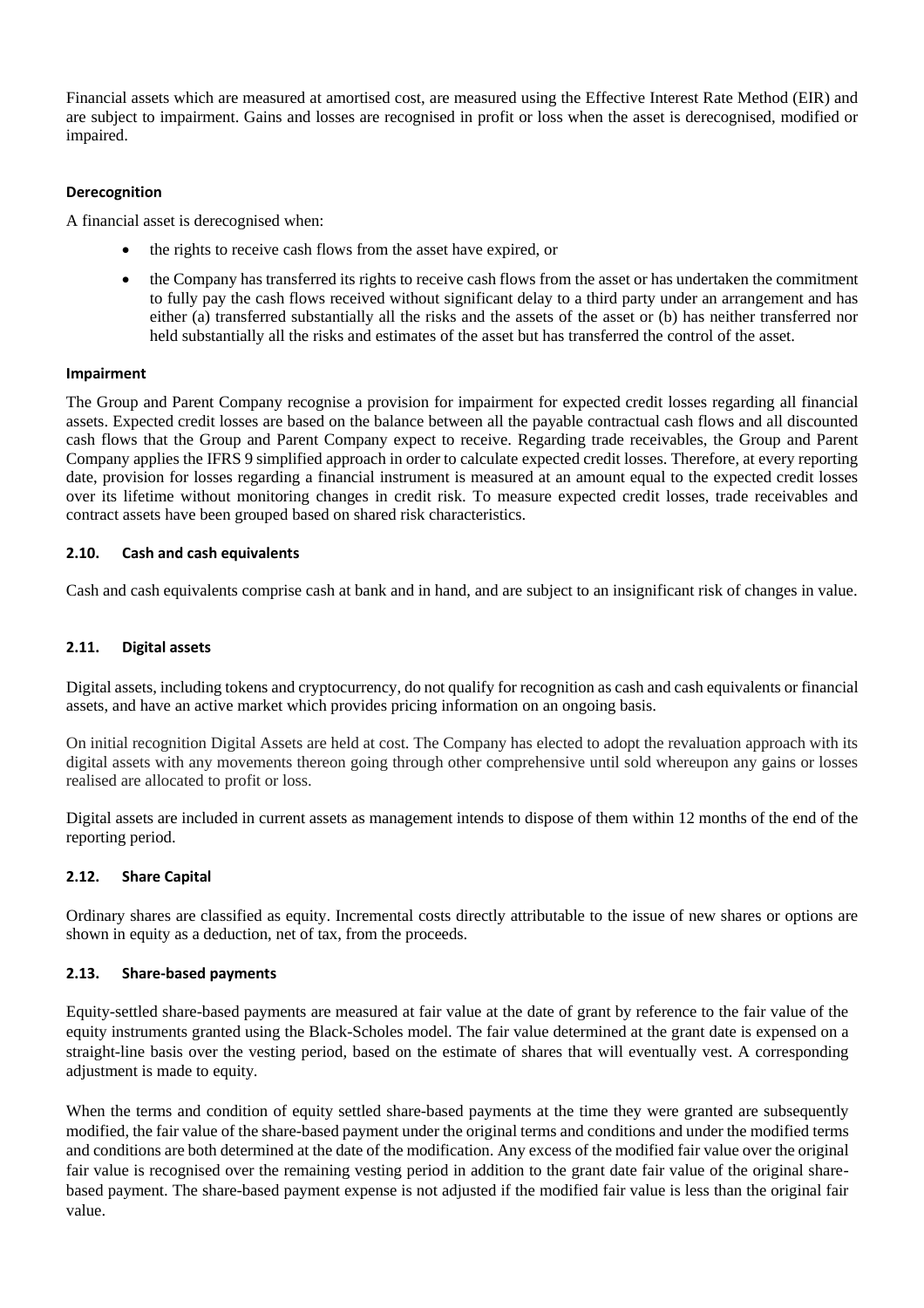#### **2.14. Financial liabilities including trade and other payables and borrowings**

Financial liabilities measured at amortised cost using the effective interest rate method include current borrowings and trade and other payables that are short term in nature. Financial liabilities are derecognised if the Group or Parent Company's obligations specified in the contract expire or are discharged or cancelled.

Amortised cost is calculated by taking into account any discount or premium on acquisition and fees or costs that are an integral part of the effective interest rate ("EIR"). The EIR amortisation is included as finance costs in profit or loss. Trade payables other payables are non-interest bearing and are stated at amortised cost using the effective interest method.

Borrowings are recognised initially at fair value, net of transaction costs incurred. Borrowings are subsequently carried at amortised cost: any difference between the proceeds and the redemption value is recognised in the income statement over the period of the borrowings, using the effective interest method. Borrowings are classified as current liabilities unless the Group or Parent Company has an unconditional right to defer settlement of the liability for at least one year after the end of the reporting period.

#### **2.15. Taxation**

The tax expense for the period comprises current tax. Tax is recognised in the income statement, except to the extent that it relates to items recognised directly in equity. In this case the tax is also recognised directly in other comprehensive income or directly in equity, respectively.

The current income tax charge is calculated on the basis of the tax laws enacted or substantively enacted at the end of the reporting period in the countries where the Company operates and generates taxable income. Management periodically evaluates positions taken in tax returns with respect to situations in which applicable tax regulation is subject to interpretation. It establishes provisions where appropriate on the basis of amounts expected to be paid to the tax authorities.

Deferred tax represents the tax expected to be payable or recoverable on the temporary differences between the carrying amounts of assets and liabilities for financial reporting purposes and the amounts used for taxation purposes. The Group has reoccurring tax losses which can be used to offset future profits. A deferred tax asset is recognised only to the extent that it is probable that future taxable profits will be available against which the asset can be utilised. No deferred tax asset has been recognised in the current year.

The Group receives small and medium sized enterprises research and development tax relief for their costs incurred in developing, implementing and testing the platform software. The R&D relief is calculated on the basis of the tax laws enacted at the end of the reporting period in the United Kingdom and is recognised in the period in which it is received.

#### **2.16. Earnings per share**

Basic and diluted earnings per share is calculated by dividing:

- the profit attributable to owners of the company, excluding any costs of servicing equity other than ordinary shares;
- by the weighted average number of ordinary shares outstanding during the financial year, adjusted for bonus elements in ordinary shares issued during the year and excluding treasury shares (note 17).

#### **3. Financial risk management**

#### **3.1. Financial risk factors**

The Group's activities expose it to a variety of financial risks. The Group's Board monitors and manages the financial risks relating to the operations of the Group. This note describes the Group's objectives, policies and processes for managing those risks and the methods used to measure them. Further quantitative information in respect of these risks is presented throughout this financial information.

#### **Financial instruments**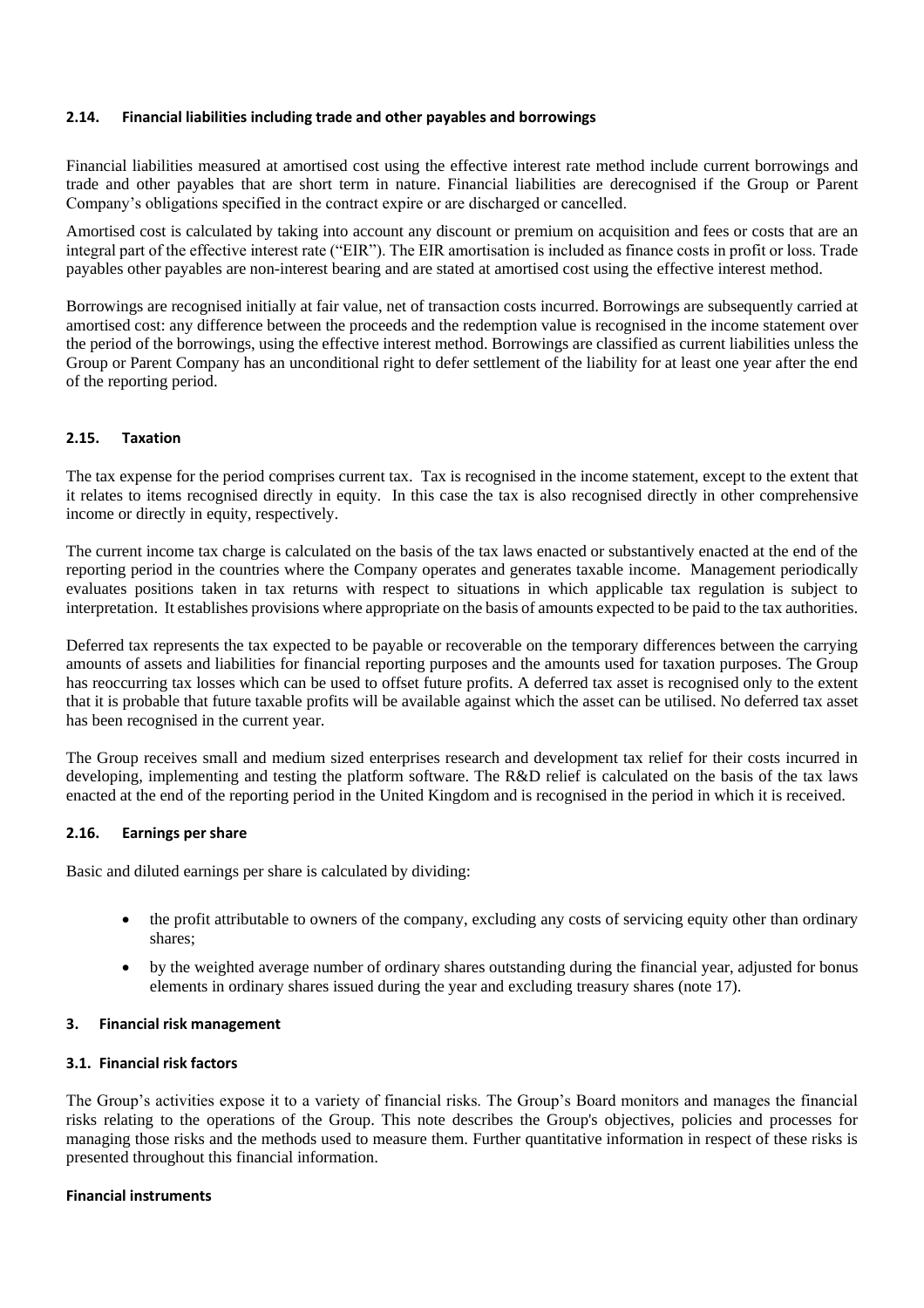The financial instruments used by the Group, from which financial instrument risk arises, are trade and other receivables (see note 14), cash (see note 15) and trade and other payables (see note 16). All are held at amortised cost.

#### *General objectives, policies and processes*

The Directors have overall responsibility for the determination of the Company's risk management objectives and policies. Further details regarding these policies are set out below:

## *Credit risk*

Credit risk arises from cash and cash equivalents as well as any outstanding receivables. Essentially it is the risk of financial loss to the Group and Parent Company if a customer or counterparty to a financial instrument fails to meet its contractual obligations and arises principally from the Group and Parent Company's receivables from customers. Management does not expect any losses from non-performance of these receivables. To manage this risk, the Board periodically assesses the financial reliability of any counterparties the Group deal with. Essentially it is

The Group considers the credit risk on cash and cash equivalents to be limited because the counterparties are banks with high credit ratings assigned by international credit rating agencies.

The carrying amount of financial assets recorded in the financial statements represent the Group's maximum exposure to credit risk.

#### *Market risk - Foreign exchange risk*

The Group is exposed to market risk, primarily relating to foreign exchange from its US subsidiary operation. The Group does not hedge against market risks as the exposure is not deemed sufficient to enter into forward contracts. The Group has not sensitised the figures for fluctuations in foreign exchange as the Directors are of the opinion that these fluctuations would not have a material impact on the Financial Information of the Group at the present time. The Directors will continue to assess the effect of movements in market risks on the Group's financial operations and initiate suitable risk management measures where necessary.

#### *Liquidity risk*

The Group's continued future operations depend on its ability to raise sufficient working capital through the issue of share capital and generate revenue.

#### **3.2. Capital risk management**

The Group's objectives when managing capital are to safeguard the Group's ability to continue as a going concern.

It is the aim of the Directors to manage the capital structure in order to reduce the overall cost of capital. The capital comprises the shareholders' equity and going forward it is also expected to include cash and cash equivalent, and borrowings.

The Group defines capital based on the total equity of the Company. The Group monitors its level of cash resources available against future planned operational activities and may issue new shares in order to raise further funds from time to time.

There are currently no restrictions on the capital of the Company.

#### **4. Critical accounting estimates and judgements**

The preparation of the financial information in conformity with IFRS requires management to make estimates and assumptions that affect the reported amounts of assets and liabilities and disclosure of contingent assets and liabilities at the date of the financial information and the reported amount of expenses during the year. Actual results may vary from the estimates used to produce this financial information.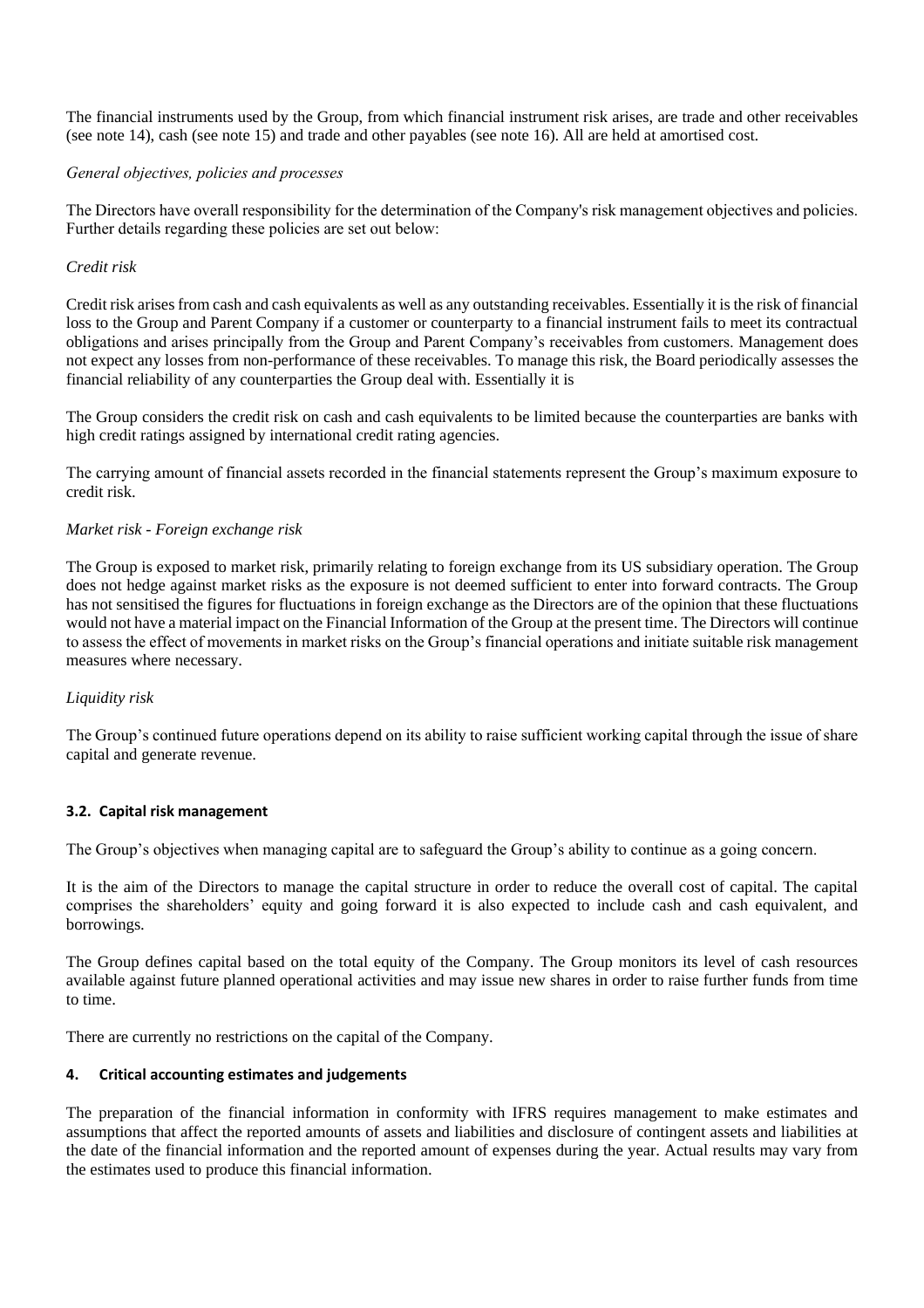Estimates and judgements are continually evaluated and are based on historical experience and other factors, including expectations of future events that are believed to be reasonable under the circumstances. Revisions to accounting estimates are recognised in the period in which the estimate is revised where the revision affects only that period, or in the period of the revision and future periods where the revision affects both current and future periods.

#### **Significant accounting judgements, estimates and assumptions**

Management has considered the significant accounting judgements, estimates and assumptions and consider the following to be the critical estimate and judgement which would materially affects the Financial Statements.

## *Valuation of intangible assets*

The directors considered whether any impairments were required on the value of the development costs, in accordance with the accounting policy. Where applicable, the recoverable amounts of cash generating units have been determined based on value in use calculations using information from third parties and an internal evaluation of future income streams in conjunction with the development stage the Group has reached at any one stage. These calculations require the entity to estimate future cash flows expected to arise from the cash generating unit and apply a suitable discount rate, based on market conditions in order to calculate present value. The directors have concluded that no impairment charge is necessary.

Intangible assets comprise capitalised development costs in respect of three projects. These costs are considered in the light of the requirements of IAS 38 "Intangible Assets". Development costs are amortised over the life of the project once a product enters the commercial phase. The projected useful lives of intangible assets are based on management estimates of the period that the asset will be able to generate revenue. Future events could cause the assumptions to change and therefore could impact the future results of the Group and Parent Company. Further details of these estimates are available in note 12.

#### **5. Segment information**

Management has determined the operating segments based on reports reviewed by the Board of Directors that are used to make strategic decisions. During the periods presented the Group had interests in two key geographical segments, being the UK and the USA. The Group is concentrating on developing one product at a time and is currently focussing on its Cervi-LOK product. However, it has incurred development and patent costs on each of its products and these have been separated out in note 12 on Intangible assets.

# **Group**

| Year to 31 March 2021                                   | UK         | USA        | <b>Total</b> |
|---------------------------------------------------------|------------|------------|--------------|
|                                                         | £          | £          | £            |
| (Loss)/profit from operations per<br>reportable segment | (651, 848) | 667        | (651, 181)   |
| Additions to non-current assets                         | 465,287    | (3,678)    | 461,609      |
| Reportable segment assets                               | 2,991,661  | 34,226     | 3,025,887    |
| Reportable segment liabilities                          | (229, 857) | (20)       | (229, 977)   |
| <b>Year to March 2020</b>                               | UK         | <b>USA</b> | <b>Total</b> |
|                                                         | £          | £          | £            |
| (Loss)/profit from operations per<br>reportable segment | (357,796)  | 13,839     | (343, 957)   |
| Additions to non-current assets                         | 211,929    | 13,510     | 225,439      |
| Reportable segment assets                               | 1,872,716  | 37,904     | 1,910.620    |
| Reportable segment liabilities                          | (212, 820) | (4,105)    | (216, 925)   |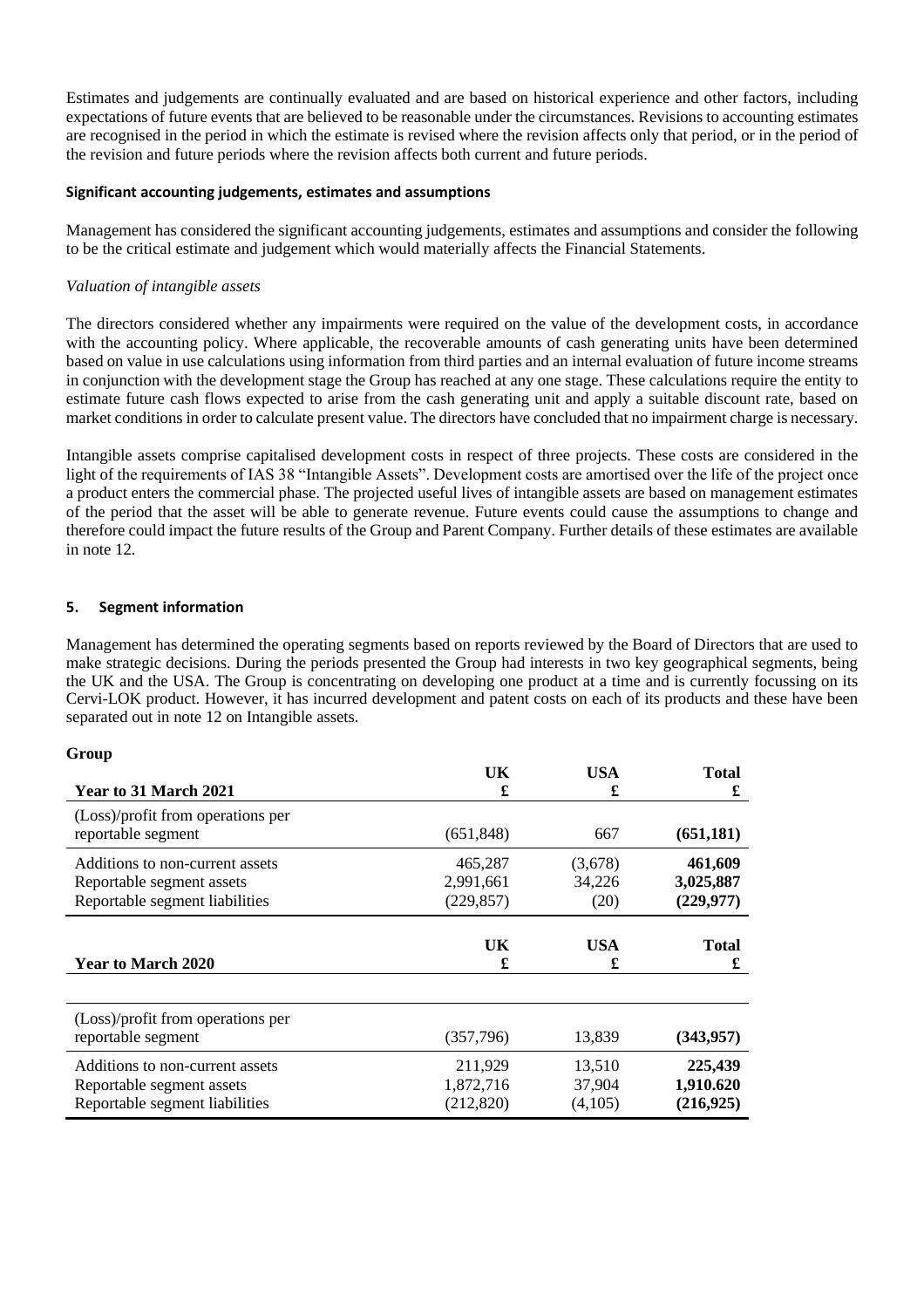#### **6. Expenses by nature**

| Group                                                 | <b>Year ended 29</b><br><b>March 2021</b> | <b>Year ended 29</b><br><b>March 2020</b> |
|-------------------------------------------------------|-------------------------------------------|-------------------------------------------|
|                                                       | £                                         | £                                         |
| Consultancy fees                                      | 260,635                                   | 207,833                                   |
| <b>Salaries</b>                                       | 72,000                                    | 5,000                                     |
| Professional and legal costs                          | 151,706                                   | 9,416                                     |
| Conference/Registration costs                         |                                           | 1,775                                     |
| Marketing & PR                                        | 25,635                                    | 1,900                                     |
| Website costs                                         | 6,978                                     | 895                                       |
| Bad debt expense                                      | 17,588                                    |                                           |
| Office costs                                          | 38,400                                    | 10,994                                    |
| Premises costs                                        | 30,212                                    | 8,396                                     |
| Travel, entertainment and subsistence costs           | 20,504                                    | 80,492                                    |
| Meeting expenses                                      | 421                                       | 11,966                                    |
| Insurance                                             | 9,938                                     |                                           |
| Other Administration expenses                         | 16,293                                    | 2,066                                     |
| Gain in fair value of digital asset at reporting date | (5,022)                                   |                                           |
|                                                       | (645, 287)                                | (340, 733)                                |

#### **7. Auditor's Remuneration**

*Services provided by the group's auditor and its associates*

During the year, the Group (including its overseas subsidiaries) obtained the following services from the Company's auditor and its associates:

|                                                                                                                                                                                                          | <b>Year ended 29</b><br><b>March 2021</b> | Year ended 29<br><b>March 2020</b> |
|----------------------------------------------------------------------------------------------------------------------------------------------------------------------------------------------------------|-------------------------------------------|------------------------------------|
|                                                                                                                                                                                                          | £                                         | £                                  |
| Fees payable to the Company's auditor and its associates for the<br>audit of the Parent Company and consolidated financial<br>statements<br>Fees payable to the Company's auditor and its associates for | (27,000)                                  | (25,000)                           |
| other services:                                                                                                                                                                                          |                                           |                                    |
| Reporting accountant services                                                                                                                                                                            | (18,000)                                  | (93,000)                           |
|                                                                                                                                                                                                          | (45,000)                                  | (118,000)                          |

# **8. Employee benefits expenses**

The Group had two employees during the period under review, including a director. All of the research and development was completed by external consultants, whose costs are shown in Note 6. Other directors provided consultancy services to the Group, details of their remuneration are detailed below. All amounts are short term in nature: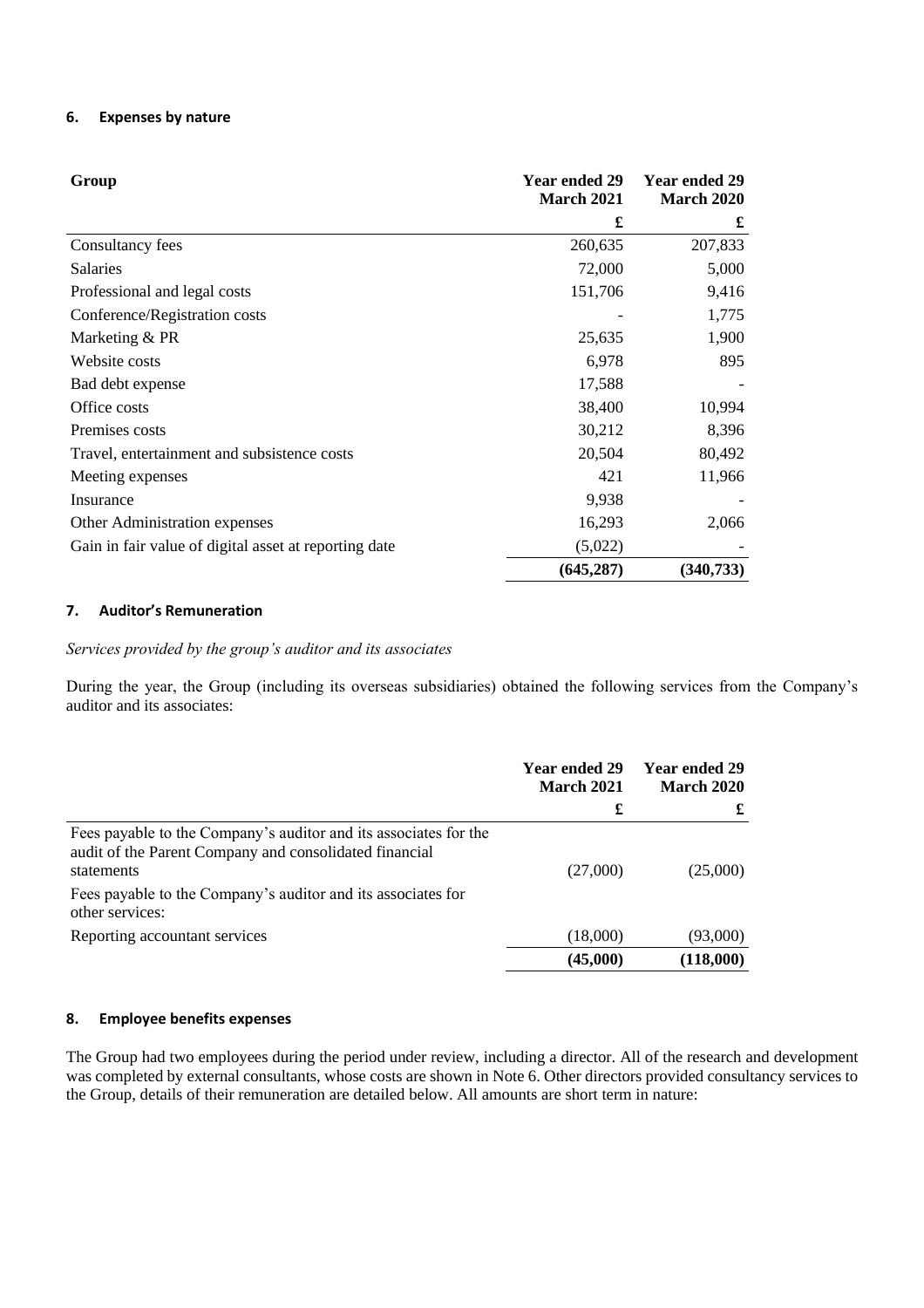|                         | Year ended 29<br><b>March 2021</b> | <b>Year ended 29</b><br><b>March 2020</b> |
|-------------------------|------------------------------------|-------------------------------------------|
| Group                   | £                                  | £                                         |
|                         |                                    |                                           |
| Ian Roberts             | 87,500                             | 8,750                                     |
| Norman Lott             | 65,267                             | 48,000                                    |
| <b>Martin Armstrong</b> | 7,000                              |                                           |
| Annabel Schild          | 7,000                              |                                           |
| Dr Timothy Evans        | 7,000                              |                                           |
|                         | 173,267                            | 56,750                                    |

The average number of directors in the year to 29 March 2021 was 5 (March 2020 – 3).

There were no pension benefits paid or payable to any of the directors in any of the periods under review.

# **9. Finance expense**

| Group                    | <b>Year ended 29</b><br><b>March 2021</b><br>£ | <b>Year ended 29</b><br><b>March 2020</b> |
|--------------------------|------------------------------------------------|-------------------------------------------|
| Other interest expense   | 3,728                                          | 1,632                                     |
| Bank and finance charges | 2,166                                          | 1,592                                     |
|                          | 5,894                                          | 3,224                                     |

# **10. Taxation**

# **Tax recognised in profit or loss**

| Group              | Year ended 29<br><b>March 2021</b><br>£ | Year ended<br>29 March<br>2020<br>£ |
|--------------------|-----------------------------------------|-------------------------------------|
| Current tax credit | 107,178                                 | 162,191                             |
| Deferred tax       | $\blacksquare$                          | $\overline{\phantom{a}}$            |
| Net tax credit     | 107,178                                 | 162,191                             |

|                                                                       | <b>March 2021</b> | Year ended 29 Year ended 29<br><b>March 2020</b> |
|-----------------------------------------------------------------------|-------------------|--------------------------------------------------|
|                                                                       | £                 | £                                                |
| Loss before tax                                                       | (651, 181)        | (343, 957)                                       |
| Standard rate of UK corporation tax                                   | 19%               | 19%                                              |
| Loss on ordinary activities before tax multiplied by standard rate UK |                   |                                                  |
| corporation tax                                                       | (123.724)         | (65,352)                                         |
| Tax adjustment                                                        | (335)             | (237)                                            |
| Unrelieved tax losses carried forward                                 | 124,059           | 65,589                                           |
| UK research and development tax credit                                | 107,178           | 162,191                                          |
| <b>Tax credit</b>                                                     | 107,178           | 162,191                                          |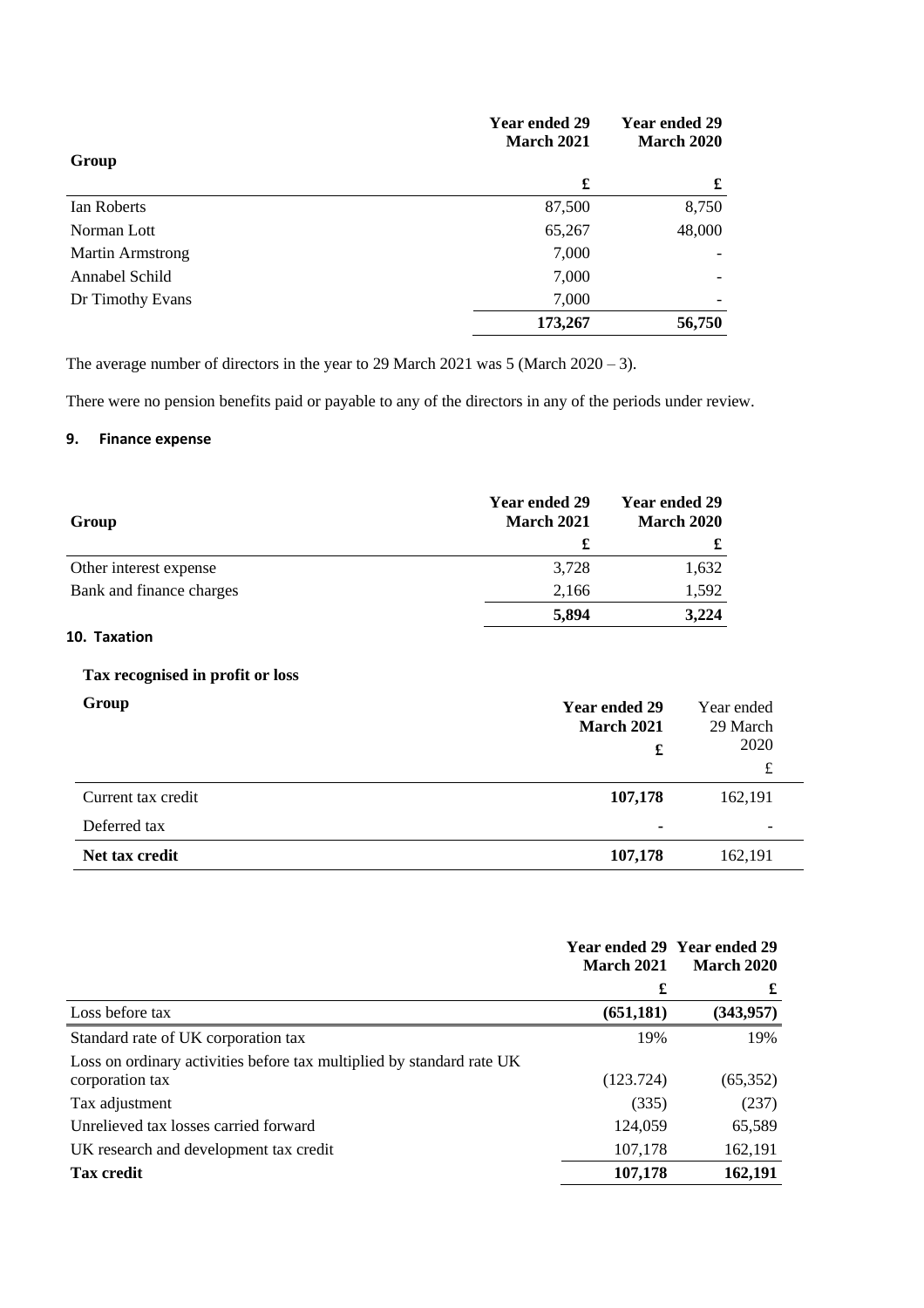At 29 March 2021, the Group are carrying forward estimated tax losses of £1.51m (2020: £1.38m) in respect of various activities over the years. The Company did not recognise a deferred income tax credit due to uncertainty concerning the timescale of its recoverability.

#### **11. Earnings per share**

Basic and diluted earnings per share is calculated by dividing the profit attributable to equity holders of the Company by the weighted average number of ordinary shares in issue during the year, excluding ordinary shares purchased by the Company and held as treasury shares. Diluted EPS is not shown as the Group is loss making.

| Profit attributable to equity holders of the Company        | <b>Year ended 29</b><br><b>March 2021</b> | Year ended<br>29 March<br>2020 |
|-------------------------------------------------------------|-------------------------------------------|--------------------------------|
| Profit/(Loss) attributable to equity holders of the Company | (544,003)                                 | (181,766)                      |
| Weighted average number of ordinary shares in issue         | 86.210.308                                | 76,773,336                     |
| Earnings per share basic and diluted (pence)                | (0.63)                                    | (0.24)                         |

#### **12. Intangible assets**

|                                | <b>Development</b><br>costs | <b>Development</b><br>costs | <b>Development</b><br>costs | <b>Patent</b><br>rights | <b>Total</b> |
|--------------------------------|-----------------------------|-----------------------------|-----------------------------|-------------------------|--------------|
|                                | Cervi-LOK                   | Faci-LOK                    | <b>GRASP</b>                |                         |              |
| Group                          | £                           | £                           | £                           | $\pmb{\mathfrak{L}}$    | £            |
| Cost                           |                             |                             |                             |                         |              |
| <b>As at 30 March 2019</b>     | 423,874                     | 423,874                     | 478,648                     | 62,861                  | 1,389,257    |
| Additions                      | 193,268                     |                             | 7,881                       | 24,290                  | 225,439      |
| Disposals                      |                             |                             |                             |                         |              |
| As at 29 March 2020            | 617,142                     | 423,874                     | 486,529                     | 87,151                  | 1,614,696    |
| Additions                      | 340,188                     |                             |                             | 85,893                  | 426,081      |
| Disposals                      |                             |                             |                             |                         |              |
| As at 29 March 2021            | 957,330                     | 423,874                     | 486,529                     | 173,044                 | 2,040,777    |
| <b>Amortisation/Impairment</b> |                             |                             |                             |                         |              |
| <b>As at 30 March 2020</b>     |                             |                             |                             |                         |              |
| <b>As at 29 March 2021</b>     |                             |                             |                             |                         |              |
|                                |                             | $\blacksquare$              |                             |                         |              |
| Net book value                 |                             |                             |                             |                         |              |
| <b>As at 29 March 2020</b>     | 617,142                     | 423,874                     | 486,529                     | 87,151                  | 1,614,696    |
| As at 29 March 2021            | 957,330                     | 423,874                     | 486,529                     | 173,044                 | 2,040,777    |
|                                |                             |                             |                             |                         |              |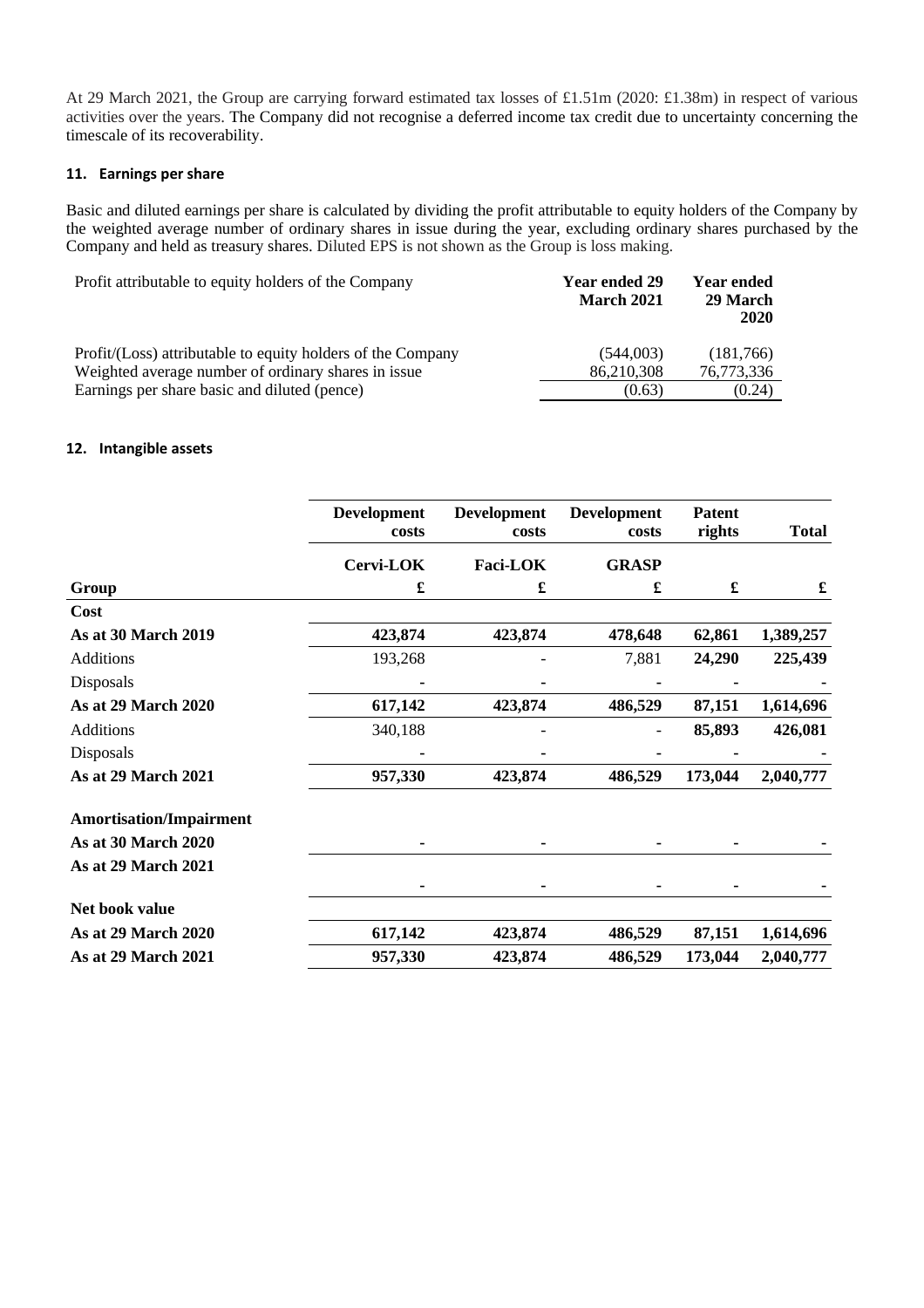The Group is currently actively developing, with a view to commercialising, three key medical products as follows:-

|                                | <b>Development</b><br>costs | costs           | <b>Development Development</b><br>costs | <b>Patent</b><br>rights | <b>Total</b> |
|--------------------------------|-----------------------------|-----------------|-----------------------------------------|-------------------------|--------------|
|                                | Cervi-LOK                   | <b>Faci-LOK</b> | <b>GRASP</b>                            |                         |              |
| Company                        | £                           | £               | £                                       | £                       | £            |
| Cost                           |                             |                 |                                         |                         |              |
| <b>As at 30 March 2019</b>     | 423,874                     | 423,874         | 478,648                                 | 38,467                  | 1,364,863    |
| <b>Additions</b>               | 185,404                     |                 | 7,881                                   | 18,644                  | 211,929      |
| Disposals                      |                             |                 |                                         |                         |              |
| <b>As at 29 March 2020</b>     | 609,278                     | 423,874         | 486,529                                 | 57,111                  | 1,576,792    |
| <b>Additions</b>               | 340,937                     |                 |                                         | 88,822                  | 429,759      |
| Disposals                      |                             |                 |                                         |                         |              |
| <b>As at 29 March 2021</b>     | 950,215                     | 423,874         | 486,529                                 | 145,933                 | 2,006,551    |
| <b>Amortisation/Impairment</b> |                             |                 |                                         |                         |              |
| <b>As at 30 March 2020</b>     |                             |                 |                                         |                         |              |
| <b>As at 29 March 2021</b>     |                             |                 |                                         |                         |              |
|                                |                             |                 |                                         |                         |              |
| Net book value                 |                             |                 |                                         |                         |              |
| <b>As at 29 March 2020</b>     | 609,278                     | 423,874         | 486,529                                 | 57,111                  | 1,576,792    |
| <b>As at 29 March 2021</b>     | 950,215                     | 423,874         | 486,529                                 | 145,933                 | 2,006,551    |

− Faci-LOK spinal system

− Cervi-LOK spinal system

− GRASP Laminoplasty system

Development costs comprise of costs incurred by third party contractors and management's view of time spent by individual consultants The Group and Parent Company capitalise development costs and details of the accounting policy can be found in Note 2.6.

The intangible assets are reviewed for impairment annually and whenever events or changes in circumstances indicate that the carrying amount of an asset may not be recoverable. The recoverable amount of intangible assets is determined based on a value in use calculation using cash flow forecasts derived from the most recent financial model information available, using a conservative discount rate of 20% based on the cost of capital. The resultant net present values calculated are well in excess of the carrying value of the intangible assets and as of 29 March 2021, no impairment is necessary.

The intangible assets have not been amortised in the periods covered in these statements as the assets are still in their development stage and not yet been put in to use/commercialised. The key estimate used by management is in respect of the timing of the commercialisation of the products and when the first revenues commence.

|       | <b>Software</b> | <b>Office Furniture and</b> |                 |       |
|-------|-----------------|-----------------------------|-----------------|-------|
|       | development     | equipment                   | <b>Fixtures</b> | Total |
| Group |                 |                             |                 |       |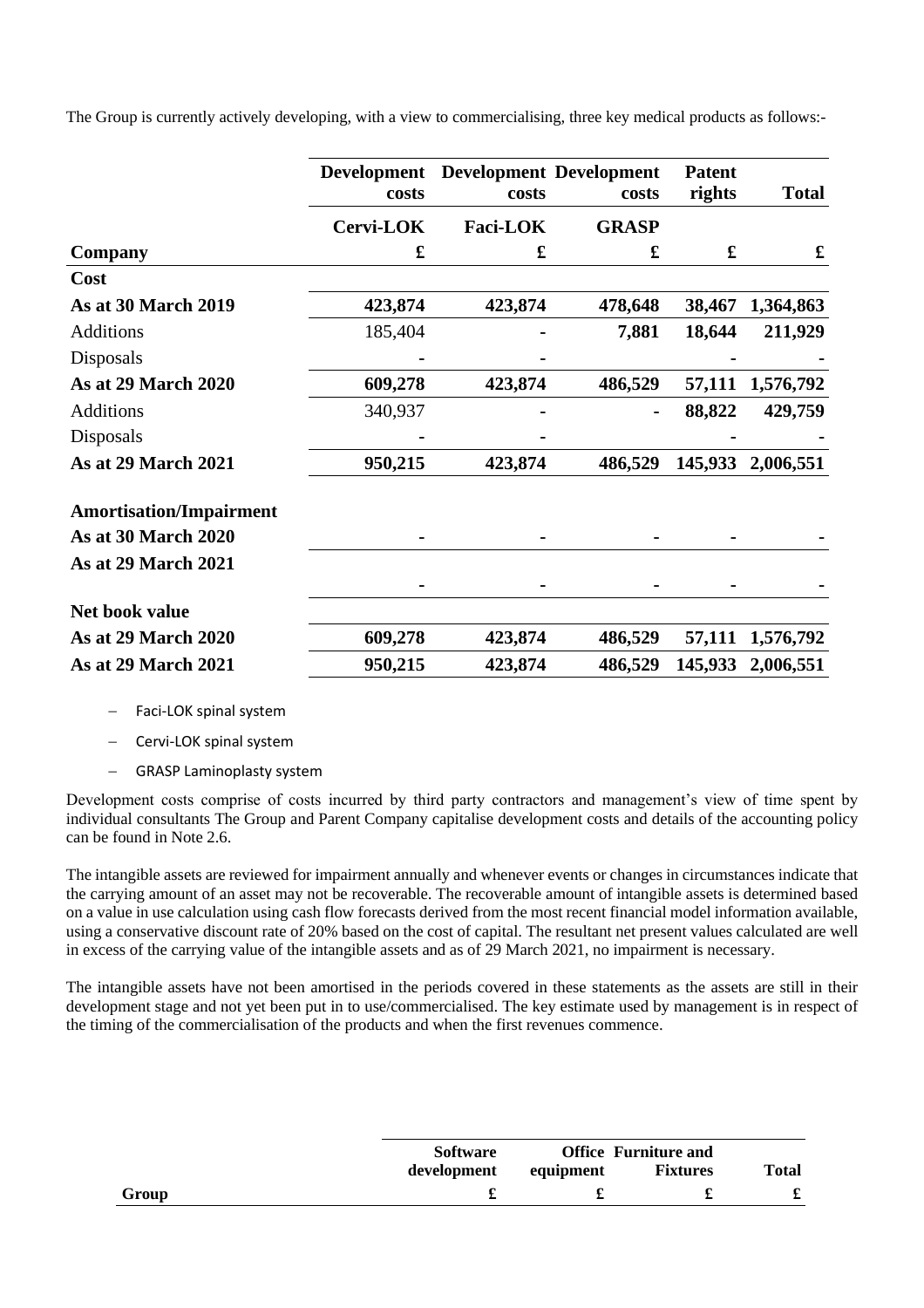| Cost                            |        |       |       |        |
|---------------------------------|--------|-------|-------|--------|
| <b>As at 30 March 2019</b>      |        |       |       |        |
| Additions                       |        |       |       |        |
| Disposals                       |        |       |       |        |
| As at 29 March 2020             |        |       |       |        |
| Additions                       | 30,000 | 2,469 | 3,059 | 35,528 |
| Disposals                       |        |       |       |        |
| <b>As at 29 March 2021</b>      | 30,000 | 2,469 | 3,059 | 35,528 |
| <b>Accumulated depreciation</b> |        |       |       |        |
| <b>As at 30 March 2019</b>      |        |       |       |        |
| Charge for the year             |        |       |       |        |
| As at 29 March 2020             |        |       |       |        |
| Charge for the year             |        | 618   | 612   | 1,230  |
| <b>As at 29 March 2021</b>      |        | 618   | 612   | 1,230  |
| Net book value                  |        |       |       |        |
| <b>As at 29 March 2020</b>      |        |       |       |        |
| As at 29 March 2021             | 30,000 | 1,851 | 2,447 | 34,298 |
|                                 |        |       |       |        |

**13. Tangible assets**

|                                 | <b>Software</b><br>development | equipment | <b>Office Furniture and</b><br><b>Fixtures</b> | <b>Total</b> |
|---------------------------------|--------------------------------|-----------|------------------------------------------------|--------------|
| Company                         | £                              | £         | £                                              | £            |
| Cost                            |                                |           |                                                |              |
| <b>As at 30 March 2019</b>      |                                |           |                                                |              |
| <b>Additions</b>                |                                |           |                                                |              |
| Disposals                       |                                |           |                                                |              |
| <b>As at 29 March 2020</b>      |                                |           |                                                |              |
| <b>Additions</b>                | 30,000                         | 2,469     | 3,059                                          | 35,528       |
| Disposals                       |                                |           |                                                |              |
| As at 29 March 2021             | 30,000                         | 2,469     | 3,059                                          | 35,528       |
| <b>Accumulated depreciation</b> |                                |           |                                                |              |
| As at 30 March 2019             |                                |           |                                                |              |
| Charge for the year             |                                |           |                                                |              |
| <b>As at 29 March 2020</b>      |                                |           |                                                |              |
| Charge for the year             |                                | 618       | 612                                            | 1,230        |
| As at 29 March 2021             |                                | 618       | 612                                            | 1,230        |
| Net book value                  |                                |           |                                                |              |
| As at 29 March 2020             |                                |           |                                                |              |
| <b>As at 29 March 2021</b>      | 30,000                         | 1,851     | 2,447                                          | 34,298       |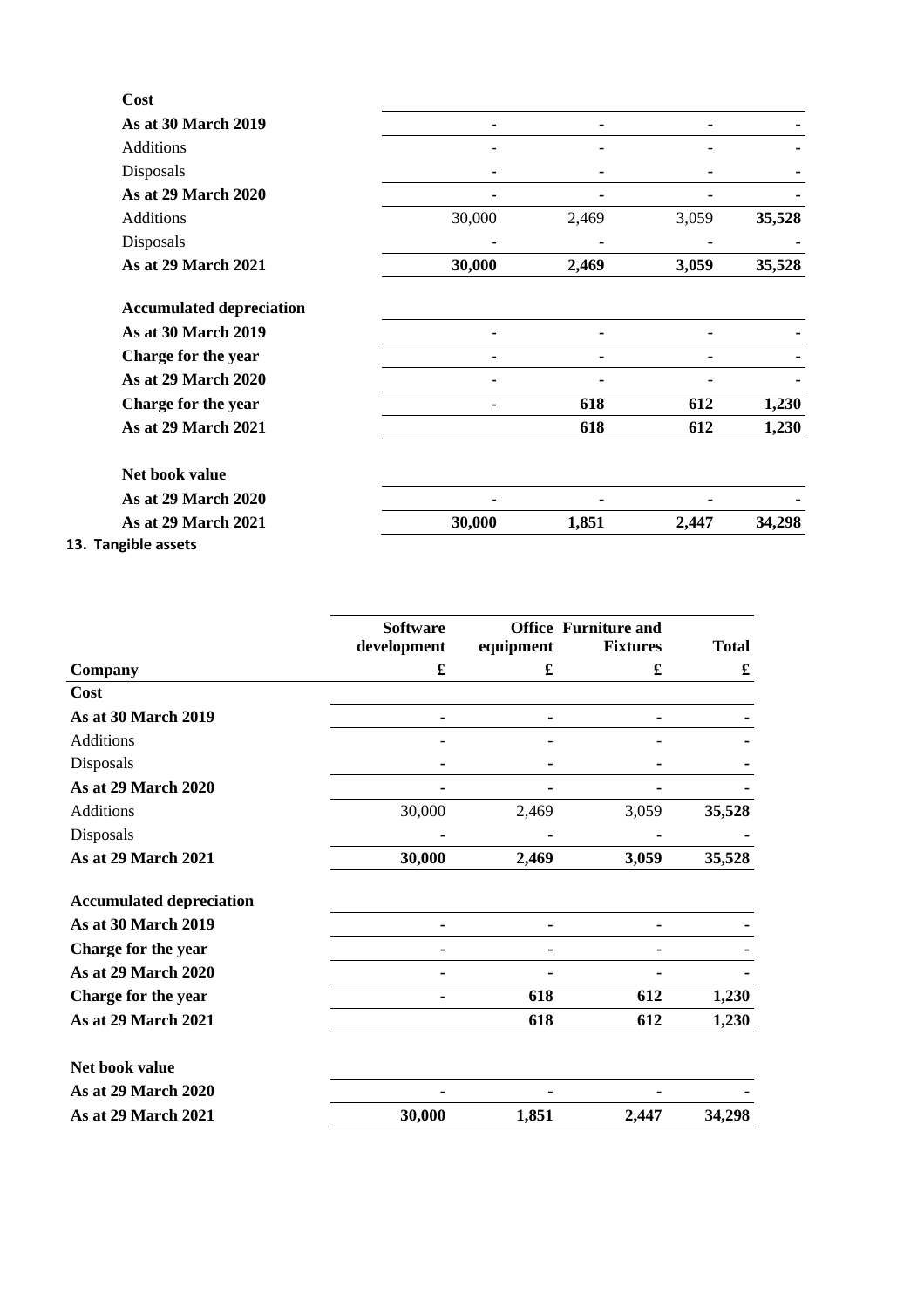# **14. Investment in Subsidiaries**

|                       | <b>Year ended</b><br>29 March<br>2021 | Year ended 29<br><b>March 2020</b> |
|-----------------------|---------------------------------------|------------------------------------|
| Company               |                                       | £                                  |
| As at 30 March 2020   |                                       |                                    |
| Additions             |                                       |                                    |
| Cost at 29 March 2021 |                                       |                                    |

The following are the principal subsidiaries of the Company at 29 March 2021 and at the date of these Financial Statements.

|                              | Principal       |                          |               | <b>Class</b> | <b>Share</b> |                           |
|------------------------------|-----------------|--------------------------|---------------|--------------|--------------|---------------------------|
| Name of                      | <b>Place of</b> | <b>Registered office</b> | <b>Parent</b> | of           | capital      |                           |
| company                      | <b>Business</b> | address                  | company       | shares       | held         | <b>Nature of business</b> |
| <b>TruSpine</b>              | England         | Spectrum House           | TruSpine      | Ordinary     | 100%         | <b>Medical Devices</b>    |
| Technologie                  | & Wales         | Af33 Beehive             | Technologie   |              |              | Company developing        |
| S                            |                 | Ring Road,               | s Limited     |              |              | spinal fusion products    |
| <b>Internationa</b>          |                 | <b>London Gatwick</b>    |               |              |              |                           |
| 1 Limited                    |                 | Airport,                 |               |              |              |                           |
|                              |                 | Gatwick,                 |               |              |              |                           |
|                              |                 | England, RH6             |               |              |              |                           |
|                              |                 | 0 <sub>LG</sub>          |               |              |              |                           |
| <b>TruSpine</b>              | United          | 90 State Street,         | TruSpine      | Ordinary     | 100%         | <b>Medical Devices</b>    |
| <b>Technologie</b> States of |                 | Suite 700,               | Technologie   |              |              | Company developing        |
| S                            | America         | Albany NY,               | s Limited     |              |              | spinal fusion products    |
| <b>Internationa</b>          |                 | 1220, USA                |               |              |              |                           |
| l Inc                        |                 |                          |               |              |              |                           |

# **15. Trade and other receivables**

|                                    | Group<br>Year ended 29<br><b>March 2021</b> | Group<br><b>Year ended</b><br>29 March<br>2020 | Company<br>Year ended<br>29 March<br>2021 | Company<br><b>Year ended</b><br>29 March<br>2020 |
|------------------------------------|---------------------------------------------|------------------------------------------------|-------------------------------------------|--------------------------------------------------|
|                                    | £                                           | £                                              | £                                         | £                                                |
| VAT receivable                     | 14,609                                      | 30,116                                         | 14,609                                    | 30,116                                           |
| Research & development tax credit  | 82,361                                      |                                                | 82,361                                    |                                                  |
| Other receivables                  | 89,720                                      | 130,773                                        | 89,720                                    | 130,773                                          |
| Amount due from subsidiary company |                                             |                                                | 284,221                                   | 277,609                                          |
|                                    | 186,690                                     | 160,889                                        | 470,911                                   | 438,498                                          |

Other receivables relate to monies owed by third parties as follows:

Other receivables include monies owed to the Company by OPP Systems Ltd and Copian Capital Partners Ltd as detailed in note 21 on Related parties. None of these are past due.

# **16. Digital assets**

| Group and Company |      | 29 March 29 March |
|-------------------|------|-------------------|
|                   | 2021 | <b>2020</b>       |
|                   |      | $\mathbf{f}$      |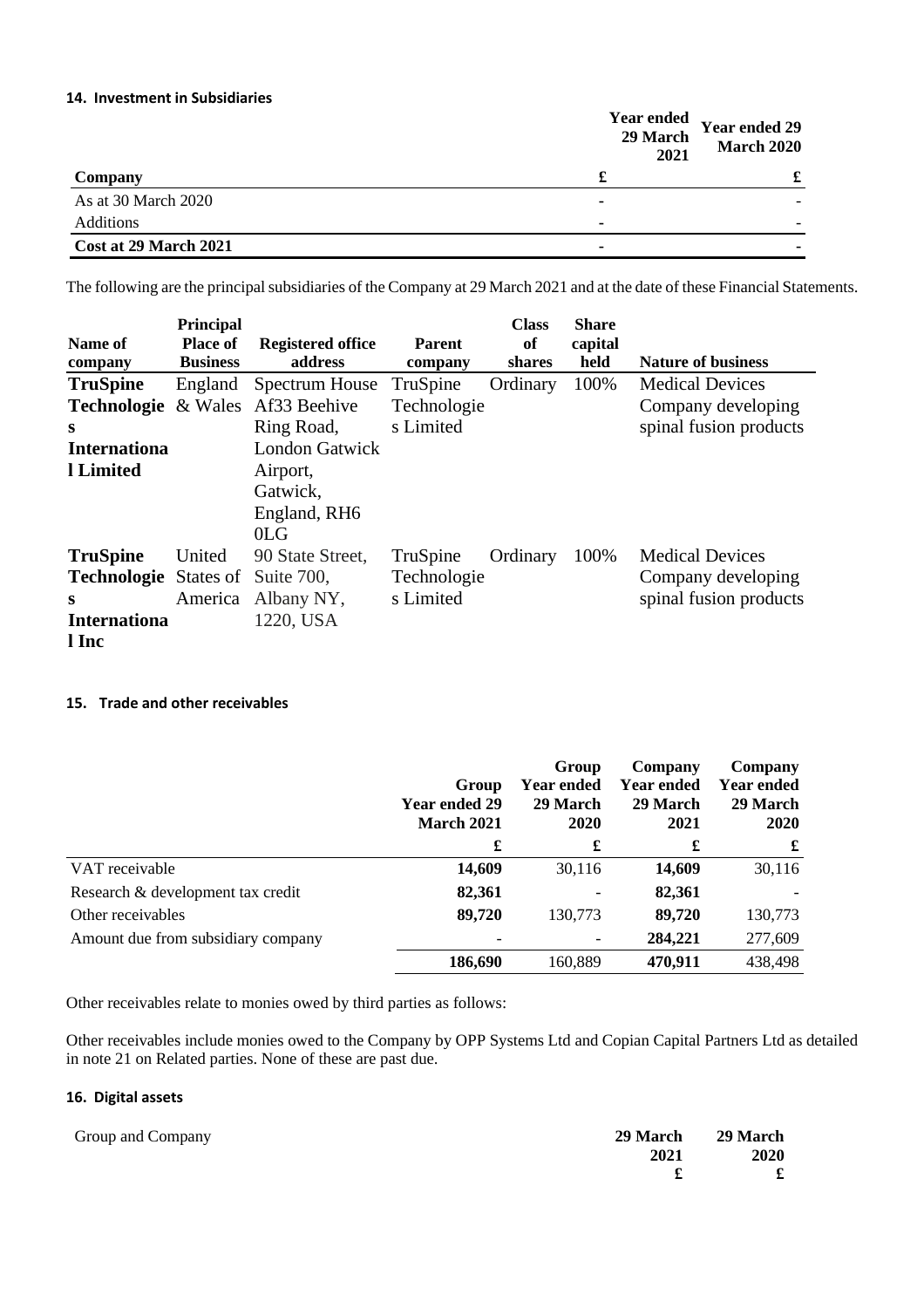| Balance as at 29 March 2020          |          |  |
|--------------------------------------|----------|--|
| Crypto assets purchased and received | 300,000  |  |
| Crypto assets sold                   | (84.420) |  |
| Fair value through profit and loss   | 5.022    |  |
| Balance as at 29 March 2021          | 220.602  |  |

At the year end the Company held 303,680 USDT tokens representing a fair value of £220,602. USDT is a cryptocurrency with tokens issued by Tether Limited. USDT is a stable coin, a type of cryptocurrency which aims to keep cryptocurrency valuations stable and avoids the extreme volatility of other cryptocurrencies while keeping value within the crypto market.

## **17. Cash and cash equivalents**

# Group and Company **Year ended 29 March Year ended 29 2021 March 2020 £ £** Cash at bank and in hand 543,520 135,035 **543,520 135,035**

The majority of the Group and Company's cash at bank is held with institutions with an BAA1 credit rating. No interest rate sensitivity has been applied on the grounds management consider the impact to be immaterial.

#### **18. Trade and other payables**

|                | Group<br><b>Year ended 29</b><br><b>March 2021</b> | Group<br><b>Year ended</b><br>29 March<br>2020 | Company<br><b>Year ended</b><br>29 March<br>2021 | Company<br><b>Year ended</b><br>29 March<br>2020 |
|----------------|----------------------------------------------------|------------------------------------------------|--------------------------------------------------|--------------------------------------------------|
|                | £                                                  | £                                              | £                                                | £                                                |
| Trade payables | 186,050                                            | 157,946                                        | 186,031                                          | 153,841                                          |
| Bank loan      | 50,000                                             |                                                | 50,000                                           |                                                  |
| Accruals       | 41,000                                             | 58,950                                         | 41,000                                           | 58,950                                           |
| Other payables | 2,927                                              | 29                                             | 2,926                                            | 29                                               |
|                | 279,977                                            | 216,925                                        | 279,957                                          | 212,820                                          |

## Loan movements

|                              | Group<br><b>Year ended 29</b><br><b>March 2021</b> | Group<br><b>Year ended</b><br>29 March<br><b>2020</b> | Company<br>Year ended<br>29 March<br>2021 | Company<br><b>Year ended</b><br>29 March<br><b>2020</b> |
|------------------------------|----------------------------------------------------|-------------------------------------------------------|-------------------------------------------|---------------------------------------------------------|
|                              |                                                    | £                                                     | £                                         | £                                                       |
| Opening balance              |                                                    | 28,850                                                |                                           | 28,850                                                  |
| Borrowings during the period | 50,000                                             |                                                       | 50,000                                    |                                                         |
| Repayments of loans          |                                                    | (28, 850)                                             | -                                         | (28, 850)                                               |
|                              | 50,000                                             |                                                       | 50,000                                    |                                                         |

The company obtained a bounce bank loan through the government scheme from HSBC bank. Interest is charged on the loan at a rate of 2.5%.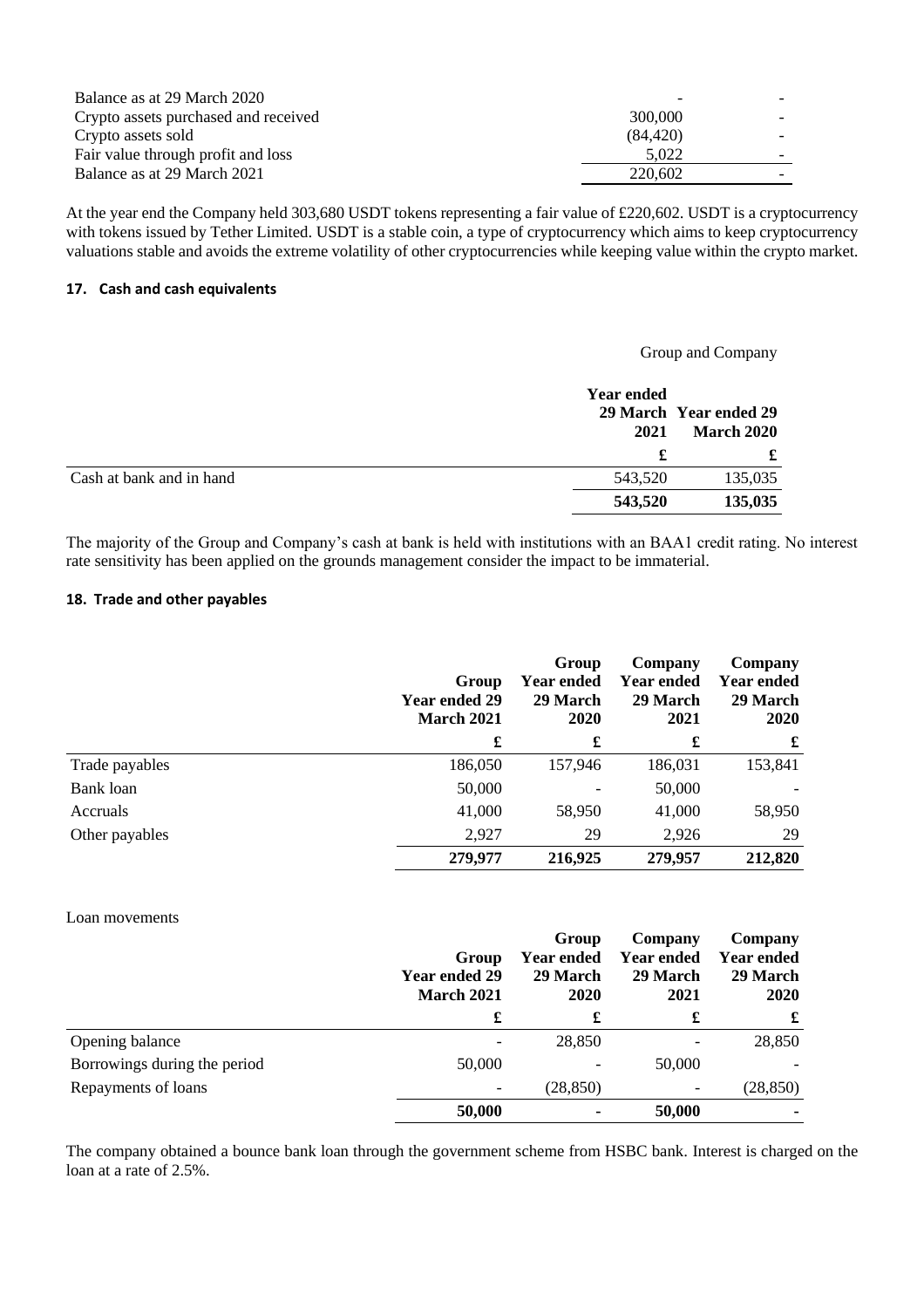#### **19. Equity and other reserves**

|                                   |                     |                         |                         |                                                    | <b>Group and Company</b> |              |
|-----------------------------------|---------------------|-------------------------|-------------------------|----------------------------------------------------|--------------------------|--------------|
| Group                             | Number of<br>shares | <b>Share</b><br>capital | <b>Share</b><br>premium | <b>Share</b><br><b>based</b><br>payment<br>reserve | <b>Other</b><br>reserves | <b>Total</b> |
|                                   |                     | £                       | £                       | £                                                  | $\pmb{\mathbf{f}}$       | £            |
| <b>Issued and fully paid</b>      |                     |                         |                         |                                                    |                          |              |
| <b>As at 29 March 2019</b>        | 75,800,749          | 7,580                   | 2,920,599               | $\blacksquare$                                     | (200,000)                | 2,728,179    |
| Movement during the year          | 8,044,445           | 805                     | 806,436                 |                                                    | (5,000)                  | 802,241      |
| <b>As at 29 March 2020</b>        | 83, 845, 194        | 8,385                   | 3,727,035               |                                                    | (205,000)                | 3,530,420    |
| <b>Reduction in share capital</b> |                     | $\blacksquare$          | (2,250,000)             |                                                    | ٠                        | (2,250,000)  |
| Movement during the year          | 10,138,773          | 1,013                   | 1,585,068               | 17,007                                             |                          | 1,602,988    |
| <b>As at 29 March 2021</b>        | 93,983,967          | 9,398                   | 3,062,103               | 17,007                                             | (205,000)                | 2,883,408    |
|                                   |                     |                         |                         |                                                    |                          |              |

Share Capital – Amount subscribed for share capital at nominal value.

Share Premium – Amount subscribed for share capital in excess of nominal value.

Other reserves comprise of 666,667 shares that were acquired from a third party in exchange for monies paid out by the Company on the third party's behalf during the year to 29 March 2019.

On 7 May 2020, a resolution was passed approving a reduction of capital whereby the share premium account of the Company was cancelled by an amount of £2,250,000.

At a meeting of the Company on the 28 May 2020 resolutions were passed to re-register the Company as a public limited company. Re-registration became effective on 5 June 2020 and accordingly new articles of association of the Company were adopted. The name of the Company changed from Truspine Technologies Limited to Truspine Technologies Plc.

On 20 August 2020 the Company granted 877,789 warrants to Cairn the Company's corporate adviser exercisable at a price of £0.36 for a period of up to five years.

In March 2021 the Company raised £620,500 through the subscription of 6,205,000 new ordinary shares at a price of £0.10 per share with a warrant for each Subscription Share subscribed for (6,205,000 warrants) exercisable at £0.15 per share for a period of three years from the date of admission of the Subscription Shares to trading on AQSE.

#### **20. Share based payments**

On 20 August 2020 the Company granted 877,789 warrants to Cairn the Company's corporate adviser exercisable at a price of £0.36 for a period of up to five years. The warrants were granted in return for services carried out in relation to the listing of the Company on 20 August 2020 the Acquis Stock Exchange Growth Market. As a result of this the fair value of the share options was determined at the date of the grant using the Black Scholes model, using the following inputs:

| 36 <sub>p</sub> |
|-----------------|
| 36 <sub>p</sub> |
| 50%             |
| $1,825$ days    |
| $0.5\%$         |
|                 |

The resultant fair value of the warrants was determined to be  $£17,007$ , which has been taken to the share-based payment reserve.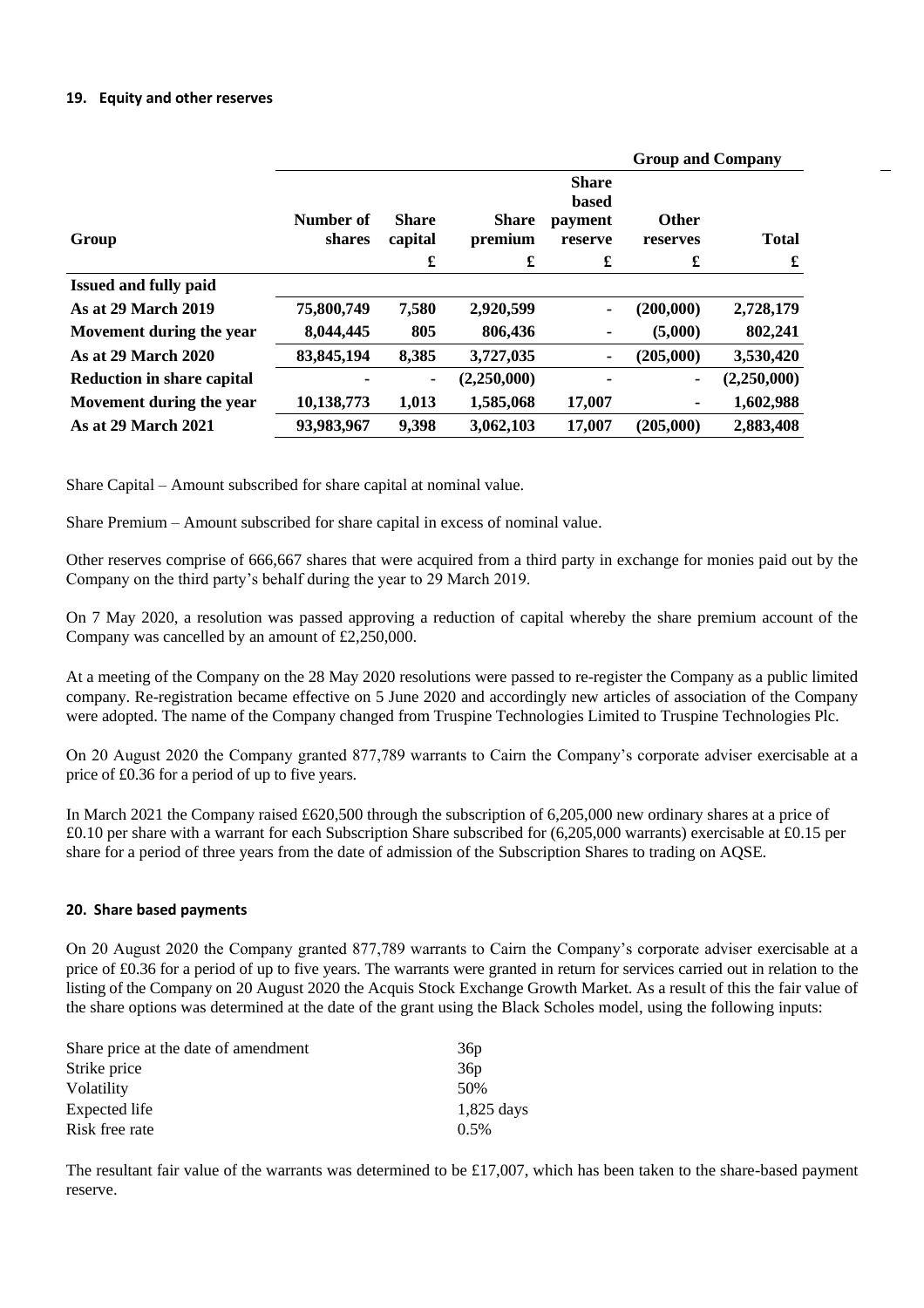#### **21. Commitments and contingencies**

There are no further single matters pending that the Group expects to be material in relation to the Group's business, financial result or results of operations.

At the balance sheet date, the Group had outstanding commitments for future minimum lease payments, which fall due as follows:

|                    | 2021   |
|--------------------|--------|
|                    |        |
| Land and buildings |        |
| Within one year    | 27,155 |
| Within 2-5 years   | 1,450  |
| Total              | 28,605 |
|                    |        |

Operating lease payments represent rentals payable by the Company for its office properties.

#### **22. Related parties**

The following transactions were carried out with related parties:

## **Directors' transactions**

The directors provided consultancy services to the Company, details of their remuneration are covered in note 8.

Elizabeth Roberts the wife of Ian Roberts, a director provided consultancy services for office management amounting to £13,000 for the year.

# *Loans to OPP systems Limited*

OPP Systems Limited is a related party of the Group because Norman Lott was a director of the company.

Loan funds were extended to OPP Systems Limited by the Company The amounts payable at each period end are as follows:

|                            | <b>Year ended 29</b><br><b>March 2021</b> | <b>Year ended 29</b><br><b>March 2020</b> |  |
|----------------------------|-------------------------------------------|-------------------------------------------|--|
|                            |                                           |                                           |  |
| <b>OPP</b> Systems Limited | 55,000                                    | 20,000                                    |  |

These amounts are repayable on demand, unsecured and interest is chargeable at a rate of 12%.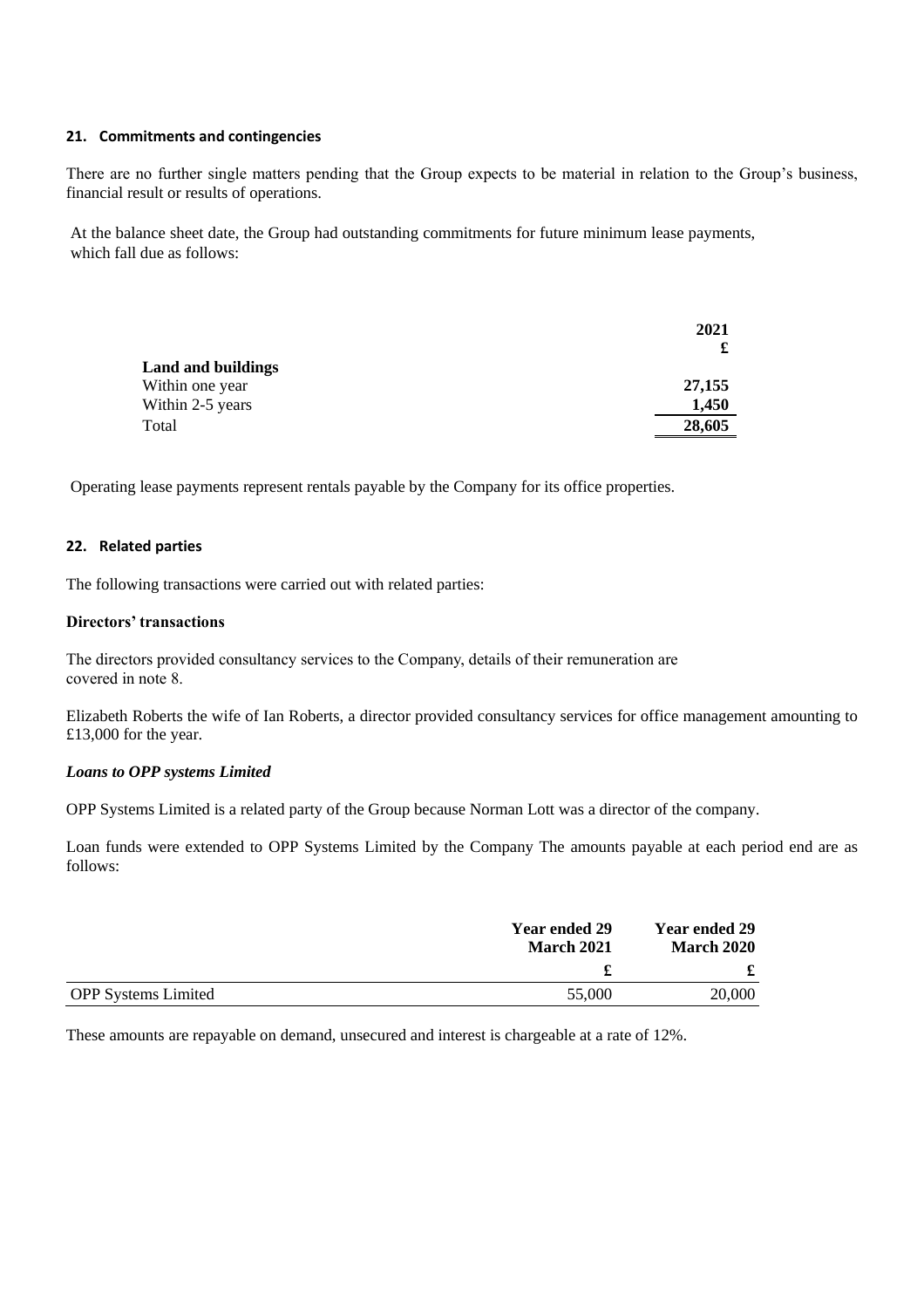# *Transactions with Copian Capital Partners Limited*

Copian Capital Partners Limited is a related party of the Group because Norman Lott is a director of the company.

Copian Capital Partners Limited provide management services to the Company. Copian Capital Partners Limited made the following charges to the Company together with the balances owing as detailed below:

|                                                                        | Year ended 29<br><b>March 2021</b> | Year ended 29<br><b>March 2020</b> |  |
|------------------------------------------------------------------------|------------------------------------|------------------------------------|--|
|                                                                        | £                                  | £                                  |  |
| Services charged by Copian Capital Partners Limited                    | 54,000                             | 60,000                             |  |
| Additional services charged in respect of the IPO settled in<br>shares | 70,000                             |                                    |  |
| Balance owed by the Company to Copian Capital Partners<br>Limited      | 8,665                              | 3.076                              |  |

All intra Group transactions are eliminated on consolidation and have not been further disclosed here.

#### **23. Ultimate controlling parties**

The Directors consider that there is no ultimate controlling party of the Company.

#### **24. Events after the reporting date**

Subsequent to the 29 March 2021, the date of this statement, an additional 780,000 ordinary shares have been issued in May 2021 giving a total number of ordinary shares in issue of 94,763,967at the date of the signing of this statement. The 780,000 new ordinary shares were issued at a price of £0.10 per share. Each Subscription Share has a warrant attached exercisable at £0.15 per share for a period of three years from 28 May 2021, the date of admission of the Subscription Shares to trading on AQSE.

On 4 June 2021 the Company granted 250,000 options over new ordinary shares to Mr. Nikunj Kantilal Patel following his appointment of to the Board. The Options are exercisable at a price of 36 pence per share, vest immediately and expire on 4 June 2024.

On 20 September 2021 the Company conditionally raised £650,000 through a Fundraise of 6,500,000 new Ordinary shares at a price of 10p per share comprising a Placing and a Subscription. 2,300,000 New Ordinary Shares to be issued by way of the Placing raising gross proceeds of £230,000 and 4,200,000 New Ordinary Shares to be issued through the Subscription raising gross proceeds of £420,000. In addition 125,000 New Ordinary Shares were to be issued to a third party involved in the Fundraise in lieu of services rendered. Each New Ordinary Share issued has one warrant attached granting the holder the right to subscribe for an additional one New Ordinary Share at an exercise price of 15 pence per share for a period of 3 years following admission. The shares are expected to be admitted to trading on AQSE on 30 September 2021.

#### **Caution regarding forward looking statements**

Certain statements in this announcement, are, or may be deemed to be, forward looking statements. Forward looking statements are identified by their use of terms and phrases such as ''believe'', ''could'', "should" ''envisage'', ''estimate'', ''intend'', ''may'', ''plan'', ''potentially'', "expect", ''will'' or the negative of those, variations or comparable expressions, including references to assumptions. These forward-looking statements are not based on historical facts but rather on the Directors' current expectations and assumptions regarding the Company's future growth, results of operations, performance, future capital and other expenditures (including the amount, nature and sources of funding thereof),